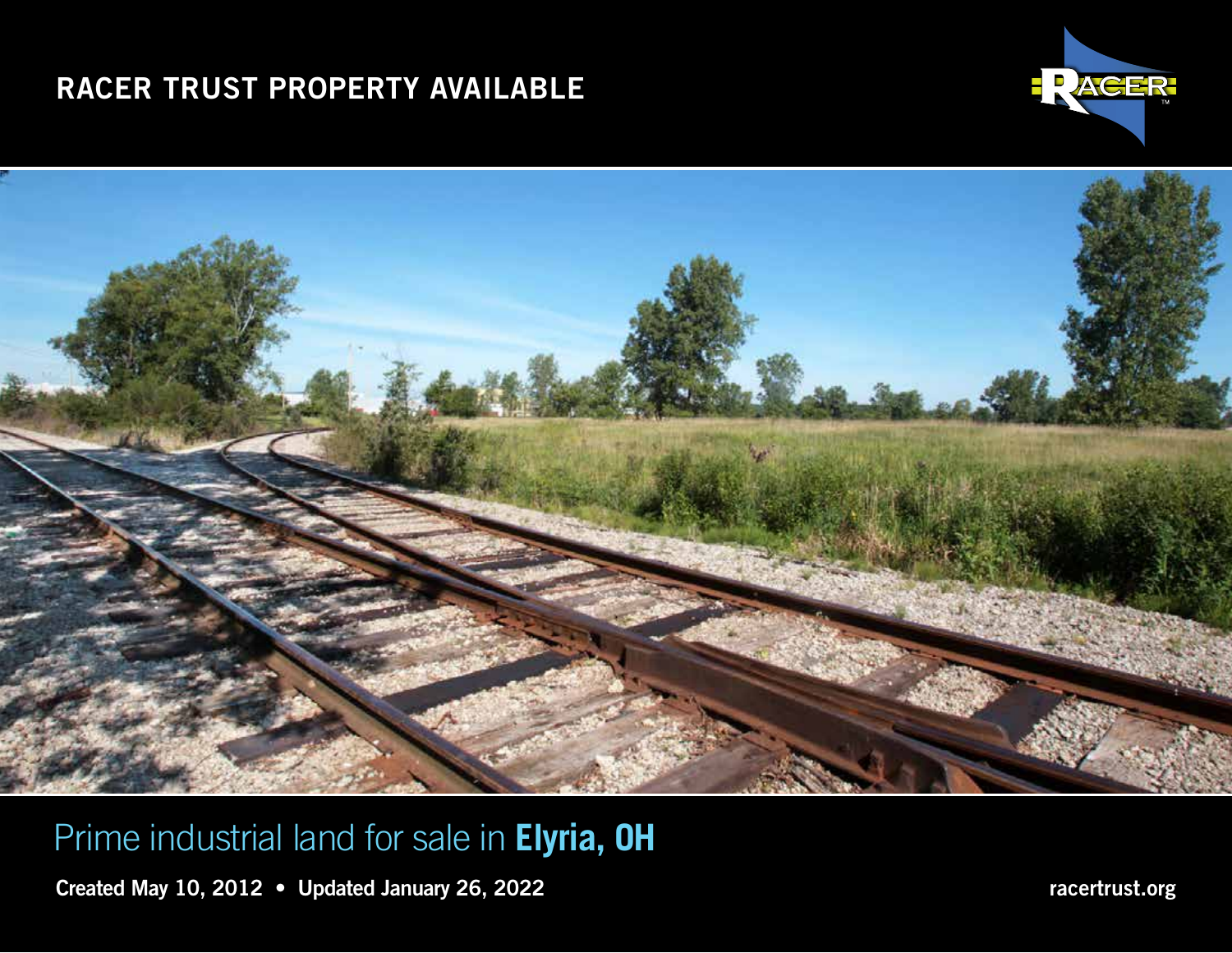#### **Table of Contents**

- <sup>3</sup> Property Summary 4 Property Location
- 
- 5 Property Assets
- 6 Property Details
- 8 Property Ownership and Recent History
- 9 Environmental Conditions
- 10 Collateral Information, including:
	- \* Access/Linkage
	- $\star$  Airports
	- $\star$  Port Facilities
	- \* Regional Bus Service
	- $\star$  Utilities and Natural Gas
	- $\star$  Zoning and Business Assistance
	- \* Small Business Centers
- 16 Regional Overview, including:
	- \* Community Snapshot
	- \* Workforce
	- $\star$  Education
	- \* Largest Employers
	- \* Medical Facilities and Emergency Services
	- \* Links to Helpful Resources
- 23 Demographic Information
- 25 RACER Summary
- 26 Conditions
- 27 Transaction Guidelines/Offer Instructions
- 28 Links for Buyers

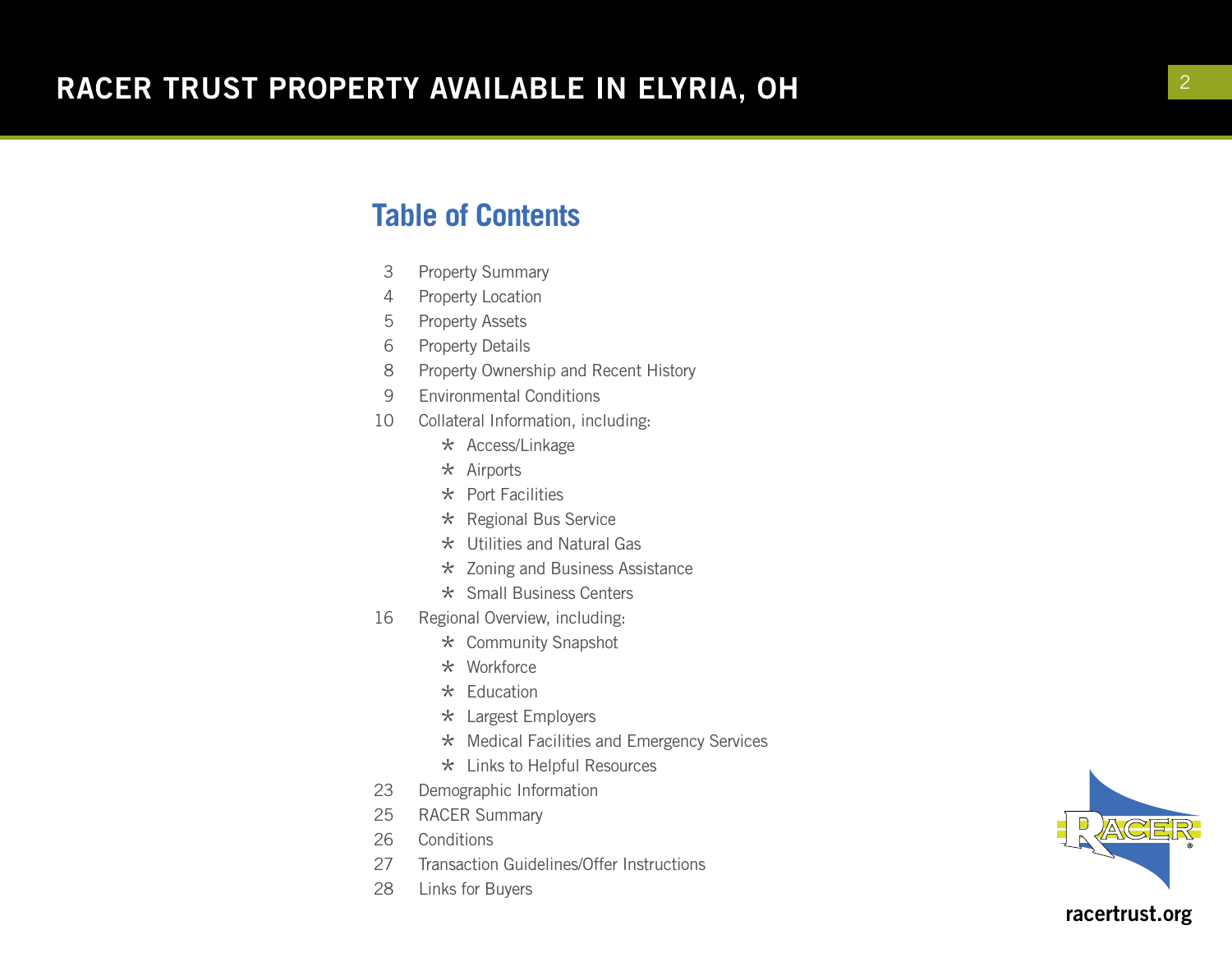### **Property Summary**

Elyria Industrial Land 1400 Lowell Street Elyria, OH 44035

This 95.26-acre former landfill previously was associated with a former GM manufacturing plant. It has been closed in accordance with plans and specifications approved by the Ohio Environmental Protection Agency (EPA). There are no buildings or structures on the Property.

| County:                     | Lorain                                                        |
|-----------------------------|---------------------------------------------------------------|
| Land Area:                  | 95.26 acres                                                   |
| <b>General Description:</b> | Vacant land (former landfill)                                 |
| Zoning:                     | Zoning details can be found in the<br>Property Details pages. |
| <b>Tax Parcel Number:</b>   | 06-24-012-102-004                                             |
| <b>RACER Site Number:</b>   |                                                               |

More information about this property may be reviewed on RACER's website at www.racertrust.org/Properties/PropertyDetail/Elyria\_11110



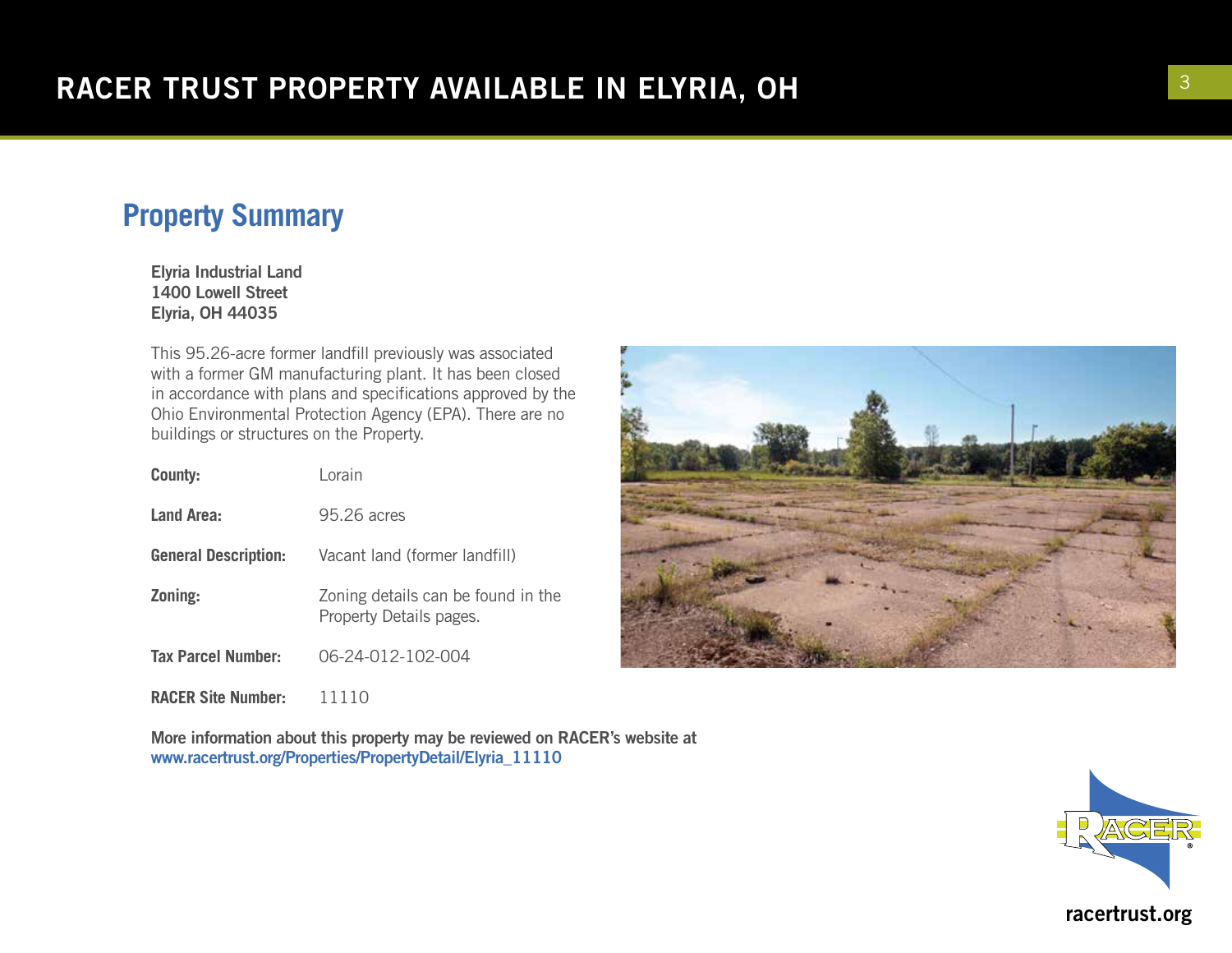### **Property Location**

Elyria Industrial Land (A) 1400 Lowell Street Elyria, OH 44035 06-24-012-102-004 95.26+/- acres H-I, Heavy Industrial

View an interactive map of the Property at http://bit.ly/elyria-industrial.



©2017 Google



*\*Disclaimer: Property boundaries presented on this map are for informational purposes only and have not been prepared for legal, engineering, or surveying purposes. RACER makes no representations as to the accuracy of the maps, aerial photographs, or boundary depictions contained herein.*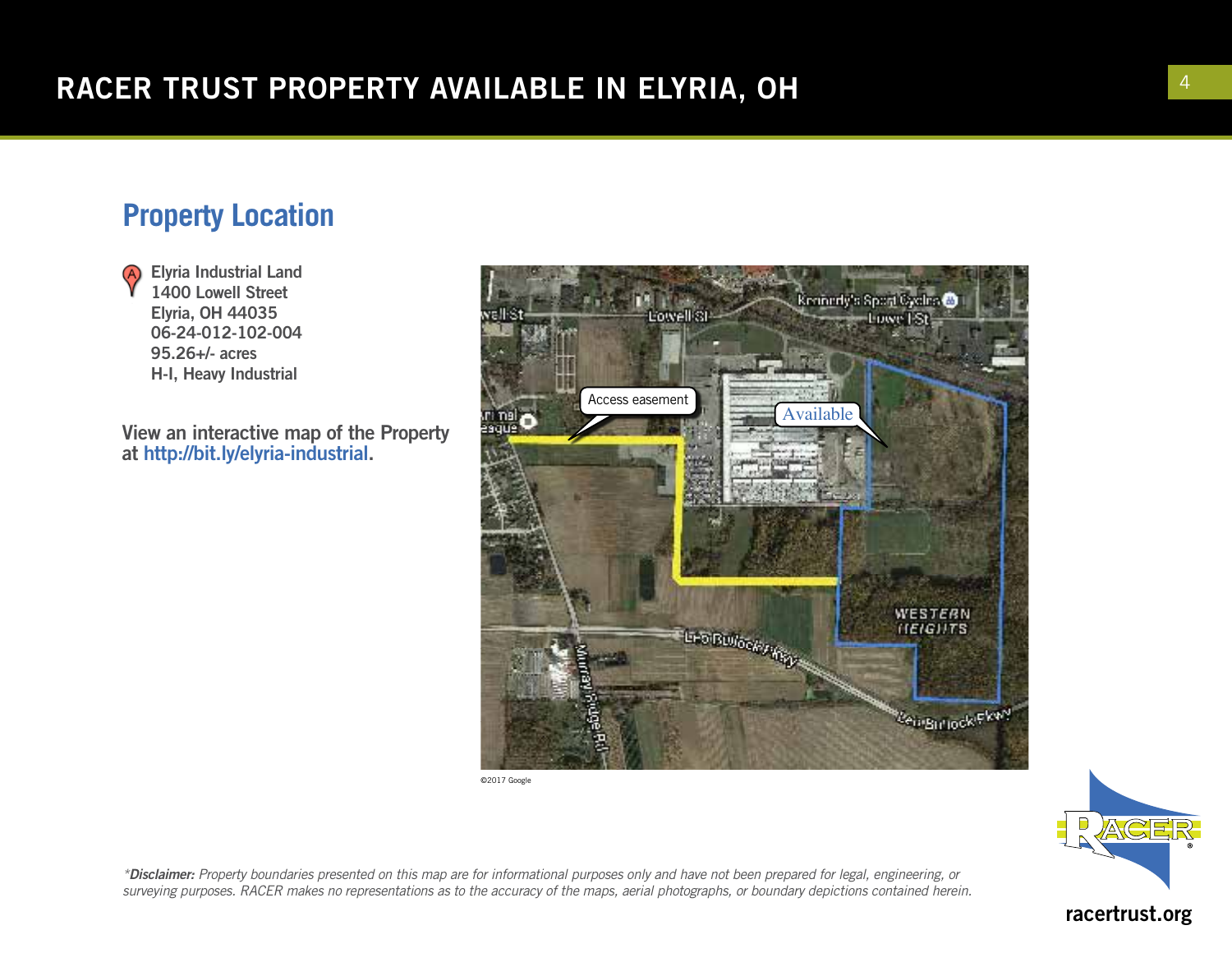# **Property Assets**

- 95.26 acres of vacant land (former landfill)
- Water, sewer, electricity and natural gas available at the site
- Rail adjacent to north end of Property



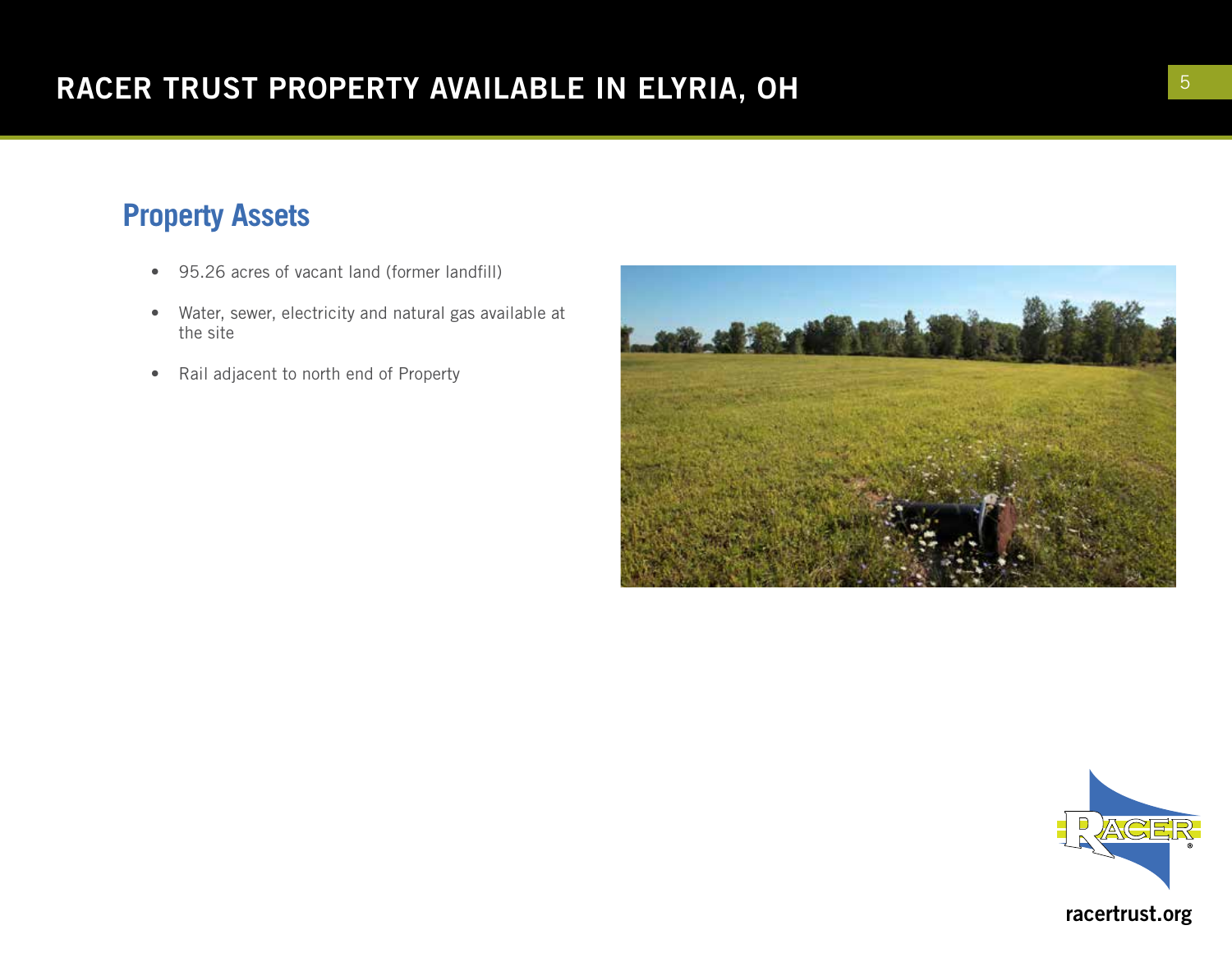# **Property Details**

| <b>Overview</b>                     |                                                                                                                                           |
|-------------------------------------|-------------------------------------------------------------------------------------------------------------------------------------------|
| Location                            | 1400 Lowell Street, Elyria, OH 44035                                                                                                      |
| Zoning/Tax ID Number(s):            | H-I, Heavy Industrial: 06-24-012-102-004                                                                                                  |
| Total Land Area of Property (Acres) | 95.26                                                                                                                                     |
| <b>Total Assessment</b>             | \$122,500                                                                                                                                 |
| <b>Total Annual Property Taxes</b>  | \$9,290 (2020)                                                                                                                            |
| Shape                               | Irregular                                                                                                                                 |
| Number of Structures at Property    | None                                                                                                                                      |
| <b>Utilities</b>                    | Available at site                                                                                                                         |
| Electricity                         | 7.2/12.5 kV Distribution Circuit along property's<br>western boundary; 138 kV Transmission Corridor along<br>property's southern boundary |
| Sewer                               | Multiple City sanitary sewer lines throughout property                                                                                    |
| Water                               | 20" & 30" City waterlines within property's northern<br>boundary                                                                          |
| <b>Natural Gas</b>                  | 14", 115 P.S.I. gas line along property's western<br>boundary; regulating station nearby                                                  |
| Sulfur Dioxide (2010)               | Attainment Area                                                                                                                           |
| Particulate Matter 2.5 (2006)       | Maintenance Area                                                                                                                          |
| Lead (2008)                         | Attainment Area                                                                                                                           |
| Carbon Monoxide                     | Attainment Area                                                                                                                           |
| 8-Hour Ozone (2008)                 | Nonattainment Area                                                                                                                        |
| Nitrogen Dioxide                    | Attainment Area                                                                                                                           |
| Particulate Matter 10               | Attainment Area                                                                                                                           |

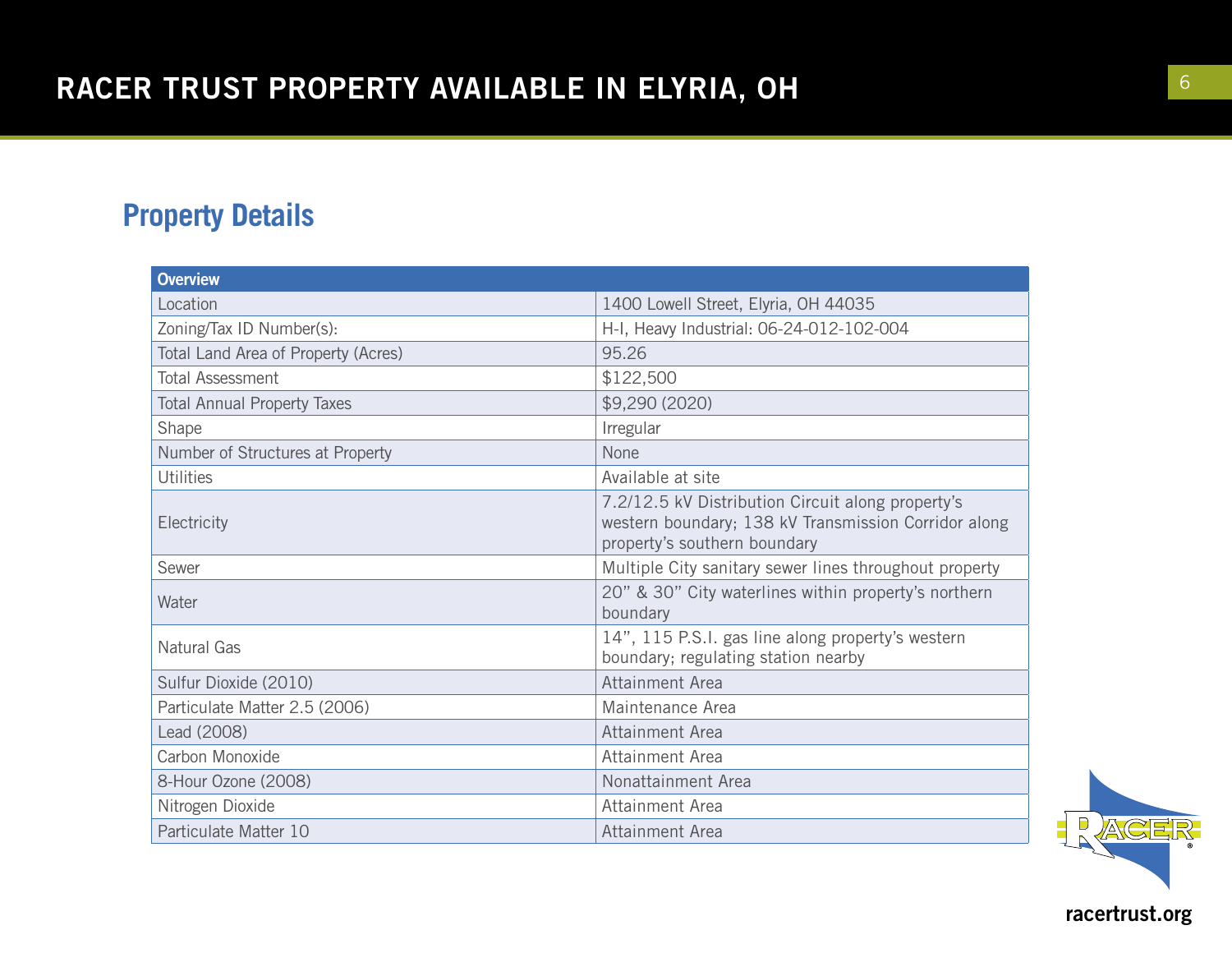# **Property Details (continued)**

| Owner(s)/Use(s) Prior to GM                         | Agricultural                                                                                                                                                                                                                                     |
|-----------------------------------------------------|--------------------------------------------------------------------------------------------------------------------------------------------------------------------------------------------------------------------------------------------------|
| Previous Operations by GM                           | The Property was used as a landfill adjacent to a GM<br>manufacturing facility that was operational from 1952<br>to 1988.                                                                                                                        |
| Stormwater Management System                        | There are ditches in the vicinity of the closed landfill<br>area that direct stormwater runoff to letdown and<br>perimeter toe swales.                                                                                                           |
| Wastewater Management System                        | There were no wastewater management practices at the<br>site. Leachate associated with the closed landfill area<br>is collected in leachate holding tanks that are pumped<br>out on a periodic basis and disposed of at an off-site<br>facility. |
| Rail Service                                        | Adjacent to north end of Property                                                                                                                                                                                                                |
| Name and Proximity to Nearest Interstate Highway(s) | I-80 (approximately 2 miles)                                                                                                                                                                                                                     |
| Name and Proximity to Nearest Commercial Airport(s) | Cleveland Hopkins International Airport (20 miles)                                                                                                                                                                                               |
| Name and Proximity to Nearest Commercial Seaport(s) | Port of Cleveland (approximately 30 miles)                                                                                                                                                                                                       |

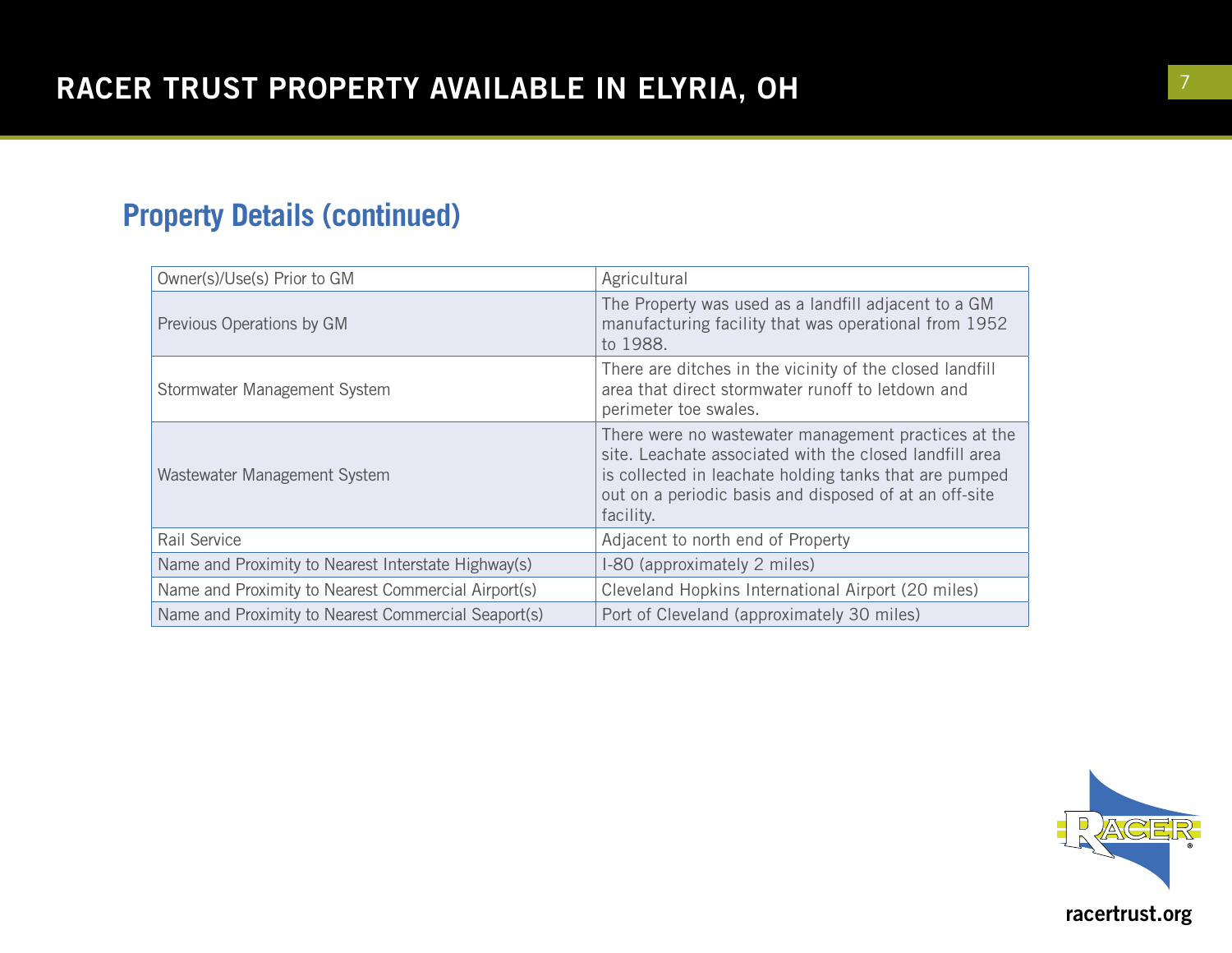#### **Property Ownership and Recent History**

GM constructed a manufacturing plant on former farmland in 1946. The plant manufactured automotive parts from 1952 until its closure in 1988. In October 1989, a 141-acre parcel that included the plant's manufacturing and related buildings was sold to Northern Ohio Limited Partnership. GM retained ownership of the remainder of the site, which included the closed landfill area.

At various times, GM manufactured products including wheel covers, bumper guards, auto grills, hood hinges, die cast parts, foam instrument panels, jet engine turbine blades, seat cushions, metal seat frames and hinges, sunroof assemblies and automotive trim. Plant closure activities were conducted from July 1987 through July 1988, prior to the sale of the parcel to Northern Ohio Limited Partnership.

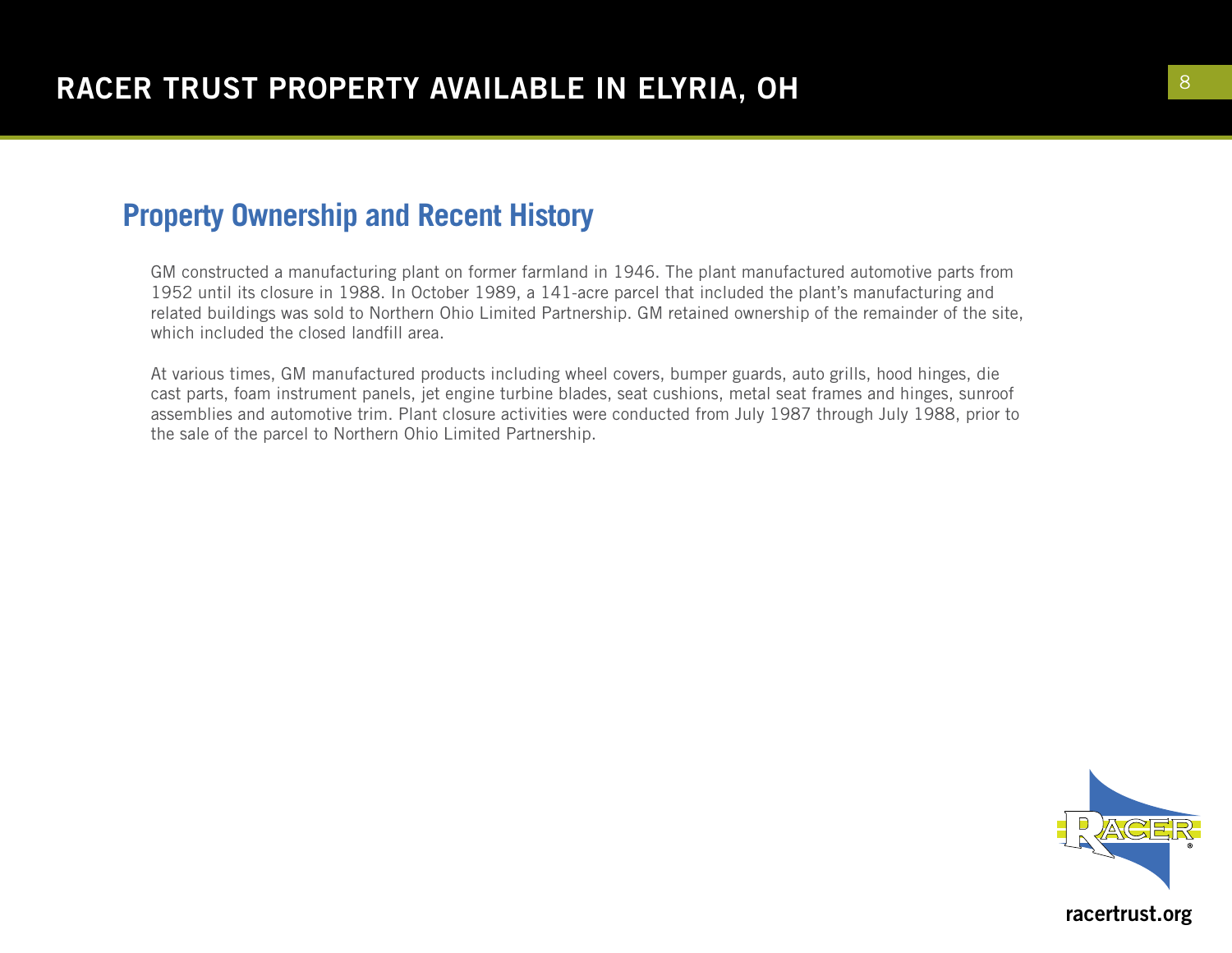#### **Environmental Conditions**

RACER Trust, U.S. EPA and State regulatory authorities offer a variety of buyer protections designed to shield your investment and restrict or eliminate your liability for environmental impacts resulting from previous uses, regardless of whether these conditions were known at the time of purchase or transfer. For more information about liability protections, please visit http://bit.ly/1EsnxjB.

For the latest environmental information, please visit www.racertrust.org/files/elyria-environmental-fact-sheet.pdf



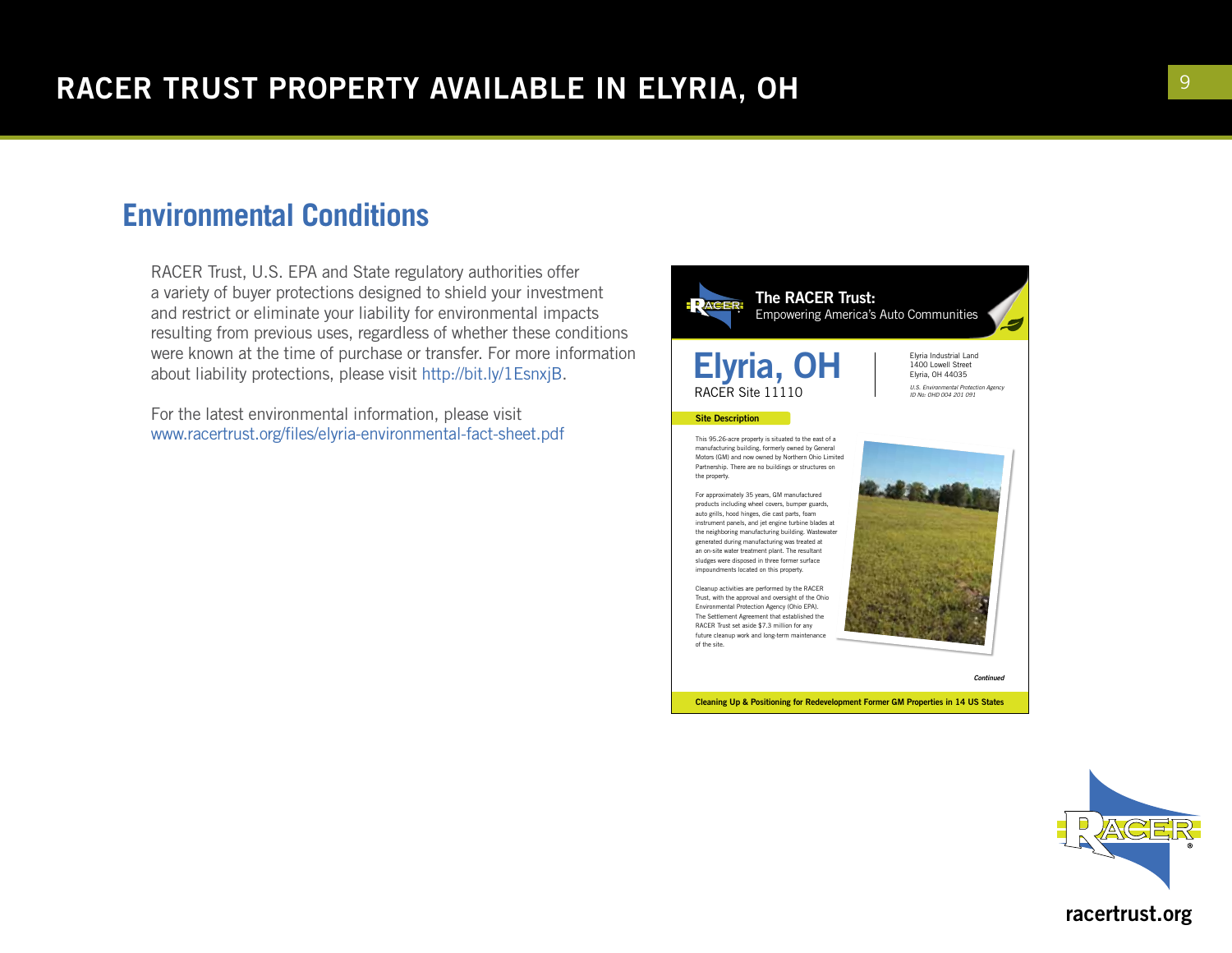#### **Collateral Information: Access/Linkage**

Lorain County is centrally located near air, rail, water and highway access points, making transport convenient and efficient. The county is located within a 15-minute drive of Cleveland Hopkins International Airport, and within a 45-minute drive of Akron-Canton Airport.

Lorain County is well equipped to deal with the logistical needs of ground transportation. Located on I-90, west of I-71, and on I-80, Lorain County offers quick and easy access throughout Ohio and neighboring states. It also offers immediate access to the Port of Lorain, a fully functioning deepwater port on Lake Erie.

In addition to interstates 80 and 90, major east-west highways that bisect northern Lorain County near Elyria, I-480 cuts diagonally across the county, southeast of Elyria. Lorain County also is fully served by both CSX (www.csx.com) and Norfolk Southern (www.nscorp.com/nscportal/nscorp) railroads, offering a direct route to the Port of Cleveland, Ohio River ports and the entire continental United States.

In addition to the interstates, Elyria is served by several other significant arteries, including U.S. Route 20, the Ohio Turnpike and State Routes 2, 114, 301 and 57.



*\*Information obtained from RACER research.*

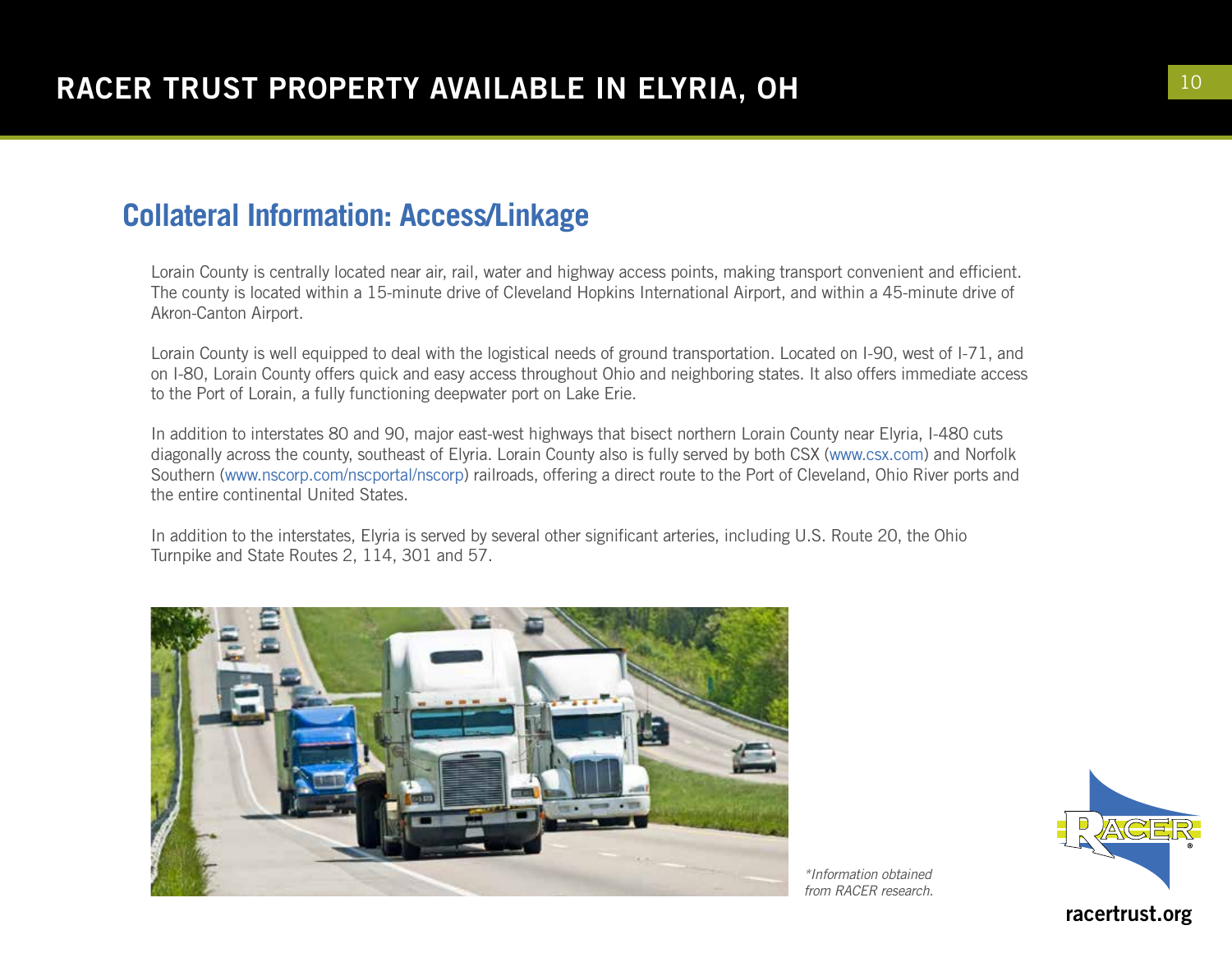### **Collateral Information: Airports**

Cleveland Hopkins International Airport (www.clevelandairport.com) provides direct flights to nearly 80 domestic and international locations, and handles more than 2,200 flights per week, with multiple direct flights to major airports such as Newark and Chicago O'Hare.

Since 1925, Cleveland Hopkins, the first municipal airport in the United States, has provided innovations in aviation for the U.S. and has served as a catalyst for economic growth in Cleveland and throughout Northeast Ohio. The airport handled 9.5 million passengers in 2010, and several air cargo and handling companies have operations at the airport.

Akron-Canton Airport (www.akroncantonairport.com) connects nearly 1.5 million passengers with their destinations annually, including non-stop access to more than a dozen locations throughout the U.S. Over the next decade, Akron-Canton Airport will extend its reach even further with a \$110 million capital investment, aimed at increasing runway capacity, upgrading airport amenities and accommodating increased passenger traffic. It is one of the fastest-growing airports in the Midwest, and though much of the growth is in its commercial service, three-quarters of the airport's traffic remains general aviation.

The Lorain County Regional Airport is a small, county-owned facility with a single 5,000-foot runway and no control tower. The facility provides air fuel, maintenance services and other pilot and aircraft amenities. An industrial park adjacent to the airport, encompassing approximately 150 acres, is available for development.

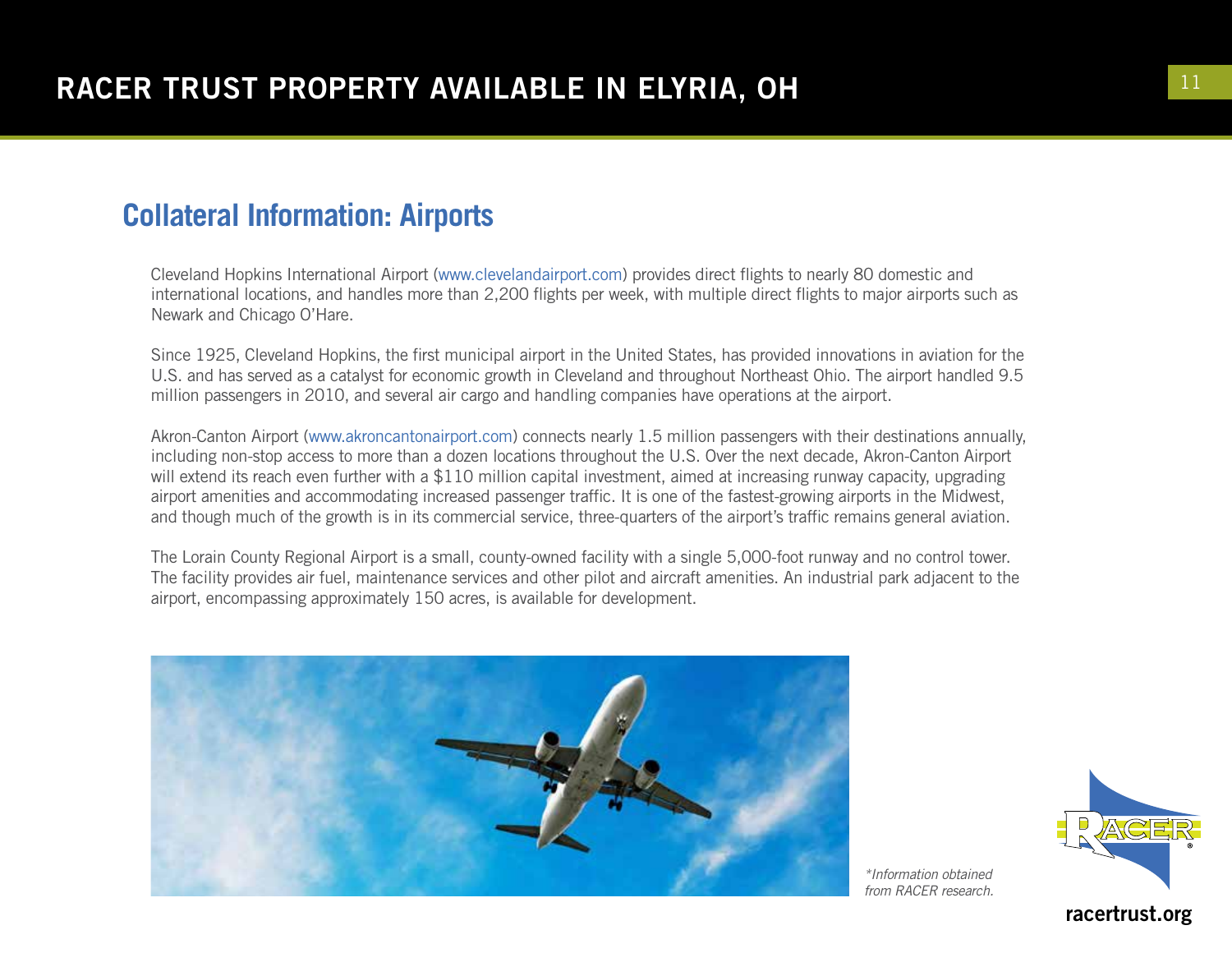### **Collateral Information: Port Facilities**

The Port of Lorain (www.lorainportauthority.com), operated by the Lorain Port Authority, has extensive logistical capabilities to meet shipping and receiving needs. The port maintains an inventory of on-site unloading equipment, and has easy access to additional heavy lifting cranes, should the shipment require them.

With a constant draft level of 33 feet (surpassing that of the St. Lawrence Seaway), the port has the capacity to accommodate seaway-size vessels (766 feet) for international shipments, as well as thousand-footers for inter-lake travel. The port also houses four berths for docking to ensure adequate space for arrivals.

Lorain County also is conveniently located within a 45-minute drive of the Port of Cleveland (www.portofcleveland.com), operated by the Cleveland-Cuyahoga County Port Authority. As the largest port in Ohio, the Port of Cleveland has extensive logistical

capabilities to meet shipping and receiving needs. The port specializes in steel and heavy machinery transport, with a stationary 150-ton capacity crane, as well as two mobile 75-ton capacity cranes.

With a constant draft level of 26.6 feet (equal to that of the St. Lawrence Seaway), the port is able to accommodate seawaysize vessels (766 feet) for international shipments and thousand-footers for inter-lake travel. The port also houses nine berths for docking to ensure adequate space for its 1,100 annual vessel shipments.

The Port of Cleveland's maritime activities help sustain the regional economy in Northeast Ohio by supporting 11,000 jobs that generate \$572 million in personal incomes.

The city of Cleveland began shipping operations at the Port of Cleveland in 1825. During its first year of operation, the port recorded \$38,000 in exports and imports of \$196,000. Now the third-largest port on the Great Lakes, the Port of Cleveland averages nearly \$1 billion annually in imports and exports.



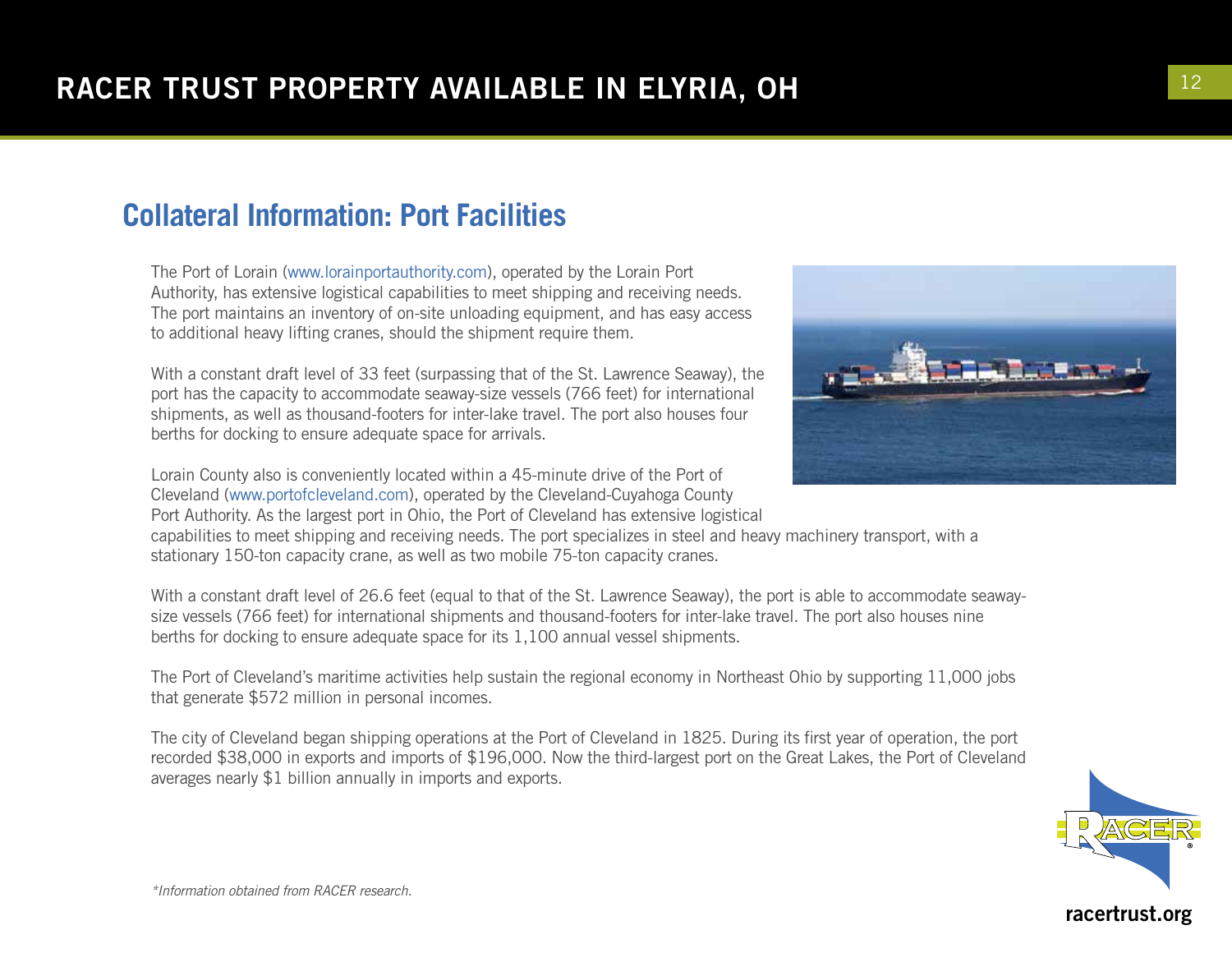### **Collateral Information: Regional Bus Service**

Lorain County Transit (www.loraincounty.us/transit), based in Elyria, offers four fixed bus routes in and around Elyria. Its mission is to promote efficient and economic public transportation, to encourage economic development and increase opportunities to enhance independence and the quality of life in Lorain County.

The service is partially funded by the Lorain County Board of Commissioners and other local entities, as well as the Ohio Department of Transportation and the Federal Transit Administration.





*\*Information obtained from RACER research.*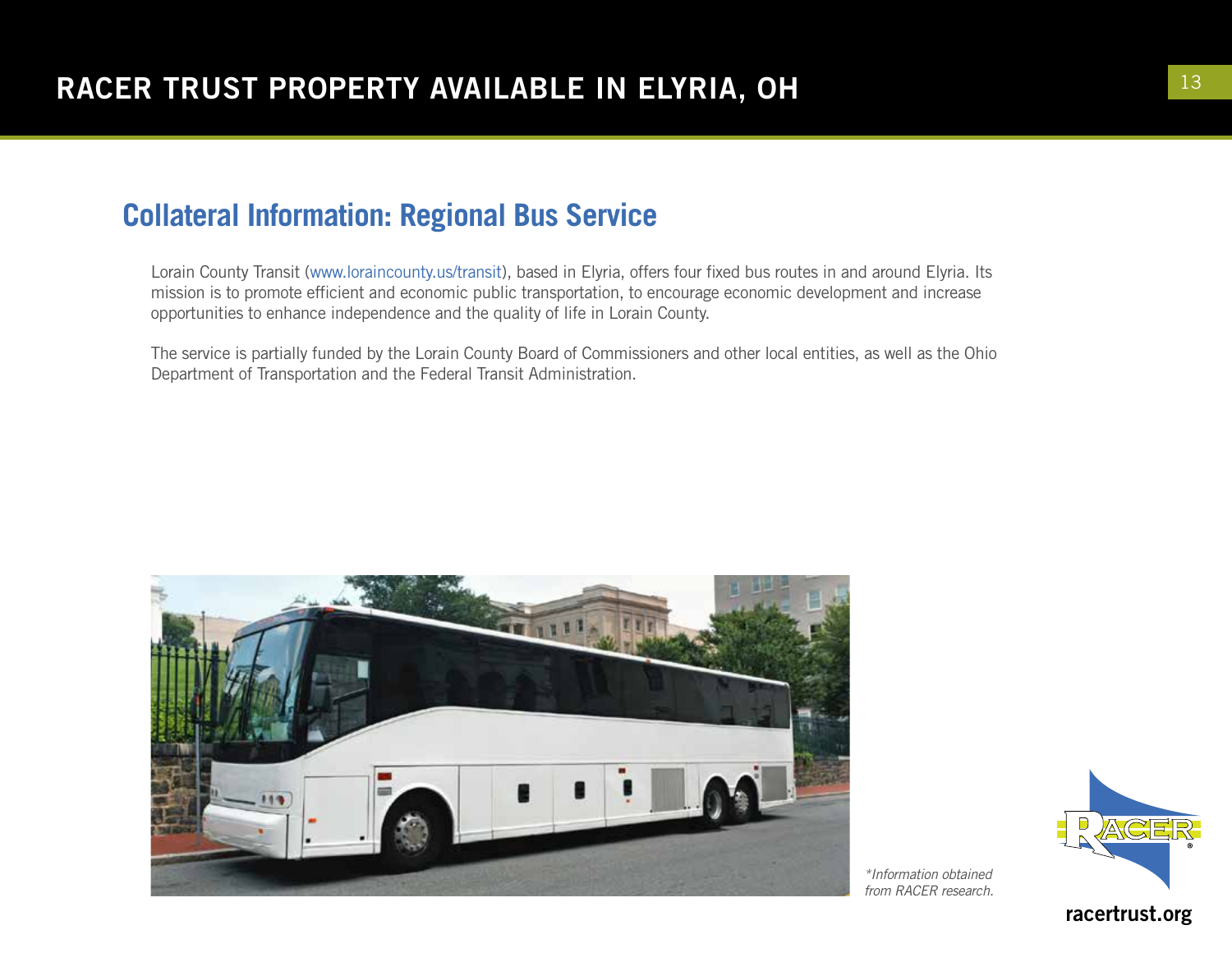#### **Collateral Information: Utilities and Natural Gas**

First Energy (www.firstenergycorp.com) is the largest electricity provider in Lorain County. Its 10 regulated distribution companies comprise the nation's largest investor-owned electric system, serving 6 million customers in the Midwest and Mid-Atlantic regions.

Stretching from the Ohio-Indiana border to the New Jersey shore, the companies operate a vast infrastructure of more than 194,000 miles of distribution lines and are dedicated to providing customers with safe, reliable and responsive service.

Columbia Gas of Ohio (www.columbiagasohio.com) is the region's largest natural gas provider, serving more than 1,000 communities in Ohio, including Elyria. Headquartered in Columbus, Columbia Gas of Ohio is one of the nine energy distribution companies of NiSource Inc. and serves approximately 1.4 million residential, commercial and industrial customers in the state.

Lorain County has broad integration of broadband (cable and DSL) Internet and fiber-optic through major telecom carriers throughout the county. CenturyTel and Windstream can supply industry-specific solutions, providing optimum levels in voice, data and advanced technologies.

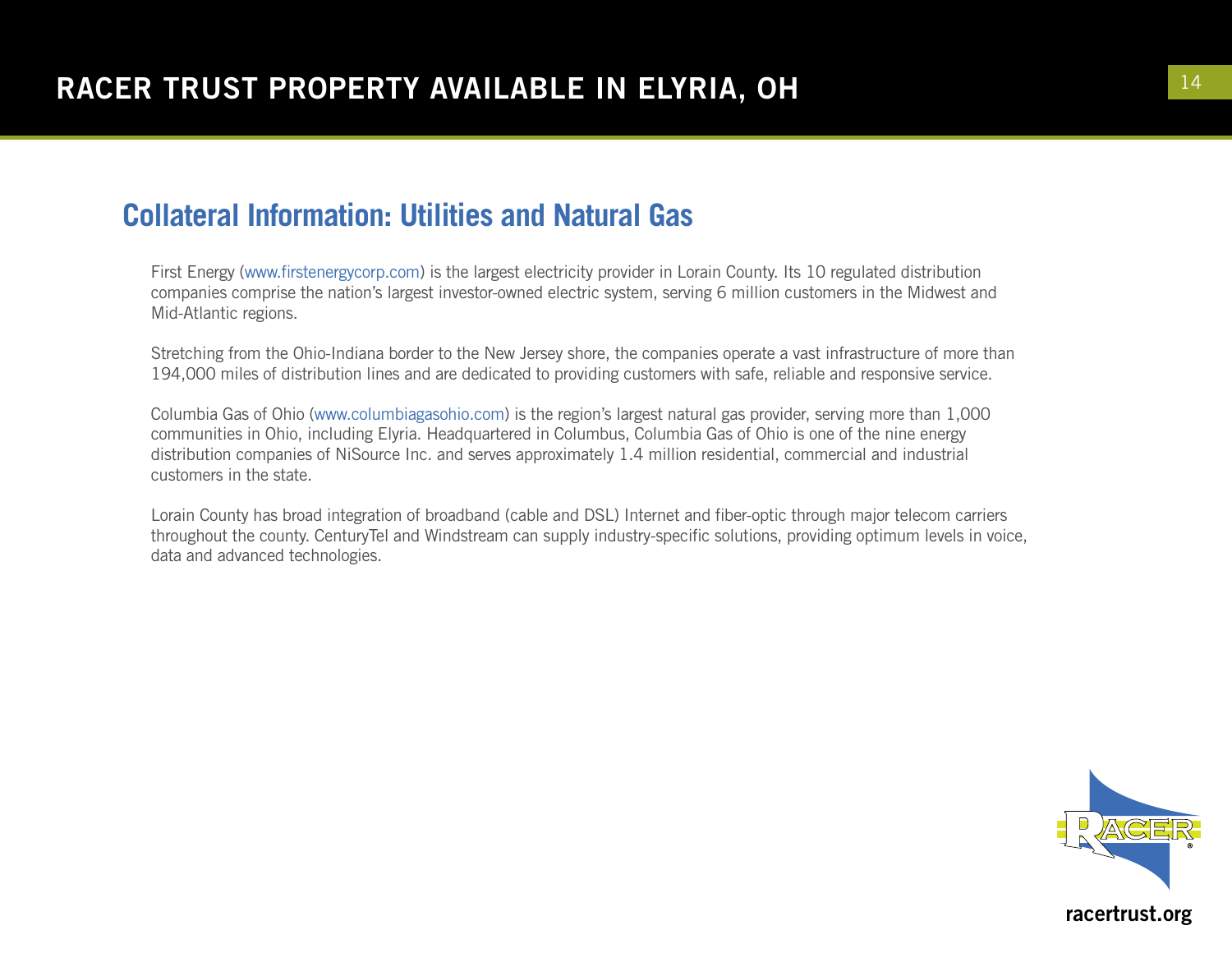### **Collateral Information: Zoning and Business Assistance**

Zoning details can be found in the Property Details pages.

The Property is located within the boundaries of Foreign Trade Zone 40. A FTZ provides competitive advantages to companies involved in international trade through deferral, reduction or elimination of U.S. Customs duties. Potential buyers interested in applying for FTZ status or as a foreign trade subzone should contact the FTZ 40 grantee, the Cleveland Cuyahoga County Port Authority, at 216-377-1363.

Comprehensive information about local, county, and state economic development programs is maintained and frequently updated by the City of Elyria's Economic Development Department (http://elyriaeconomicdevelopment.blogspot.com/).

Other local and regional economic development organizations include Team Lorain County (www.teamloraincounty.com), the Loraine County Growth Partnership (www.lcgp.net), Team NEO (www.teamneo.org) and Cleveland Plus (www.clevelandplusbusiness.com).

The Ohio Department of Development's Economic Development Division (www.development.ohio.gov) works to create, retain and expand job opportunities. The Division focuses on issues affecting Ohio's economy and provides a variety of business development resources to help Ohio remain at the forefront of economic development.

The Division offers companies direct financial assistance in the form of low-interest loans, grants, bonds and state and local tax incentives. The Division also offers assistance with employee training and infrastructure development.

From new entrepreneurs starting small businesses to large corporations, the Economic Development Division provides business owners and executives with the information and support they need to make informed, critical decisions on location, infrastructure, job creation and retention, training and financial assistance.

### **Collateral Information: Small Business Centers**

Ohio Small Business Development Center at Lorain County Community College (http://sites.lorainccc.edu/business/services/coaching/small-business-development-center-sbdc/).

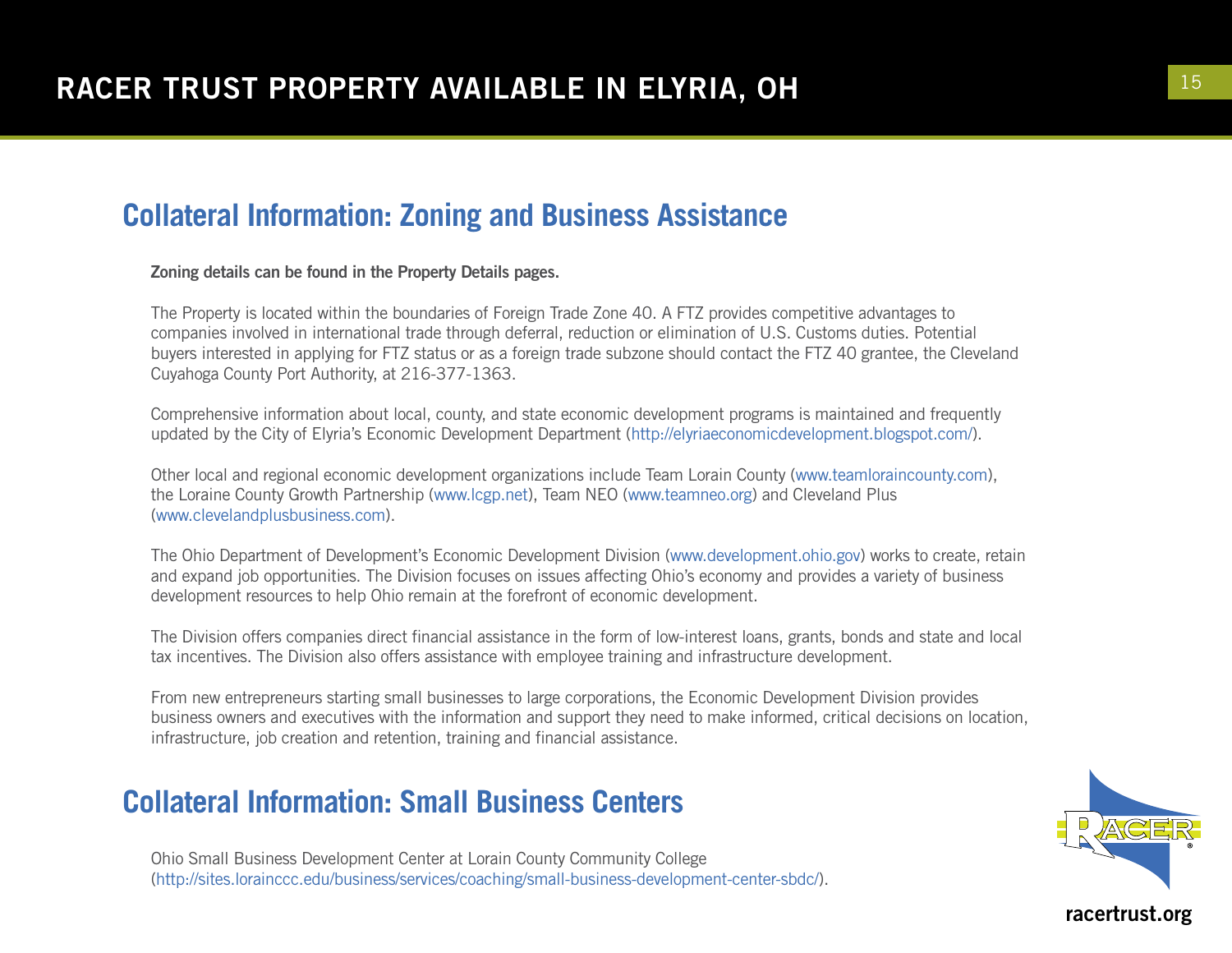### **Regional Overview: Community Snapshot**

Lorain County offers its employers and residents a low cost of living and housing, with a variety of public and private k-12 and post-secondary education options, diverse cultural offerings and numerous spectator sporting events.

The Lorain County Metro Parks (www.metroparks.cc) boasts 22 parks and reservations offering trails for hiking, jogging, rollerblading, bicycling, mountain biking and even equestrian trails. There are 20 miles of Lake Erie shoreline for ultimate fun on the water, including some of the best fishing on the Great Lakes.

Major league professional sports are a short drive away in Cleveland, as is that city's cultural scene, a complement to the wide variety of arts and entertainment available at venues throughout Lorain County, including the Lorain Palace Theatre, the Oberlin Art Museum and Conservatory and the Stocker Arts Center of Lorain County Community College.

Cascade Park is the largest and most popular park in Elyria. The park is located in a ravine carved by the same glaciers that created the Great Lakes. Cascade Park has a large playground and a large hill used for seating at the 4th of July fireworks show, and is a popular spot for sledding during winter.

Lorain County offers a panorama of sites and scenery. On the north, there is the "Jewel of the Port," the historic Lorain Lighthouse. A shoreline beach along Lake Erie called Lakeview Park offers spectacular sunsets, sites of historical bathhouses, a stunning rose garden and a quaint café.

Lorain County's excellent quality of life, business-friendly environment, affordable real estate, and blend of urban and suburban features make it an ideal location to live and work.

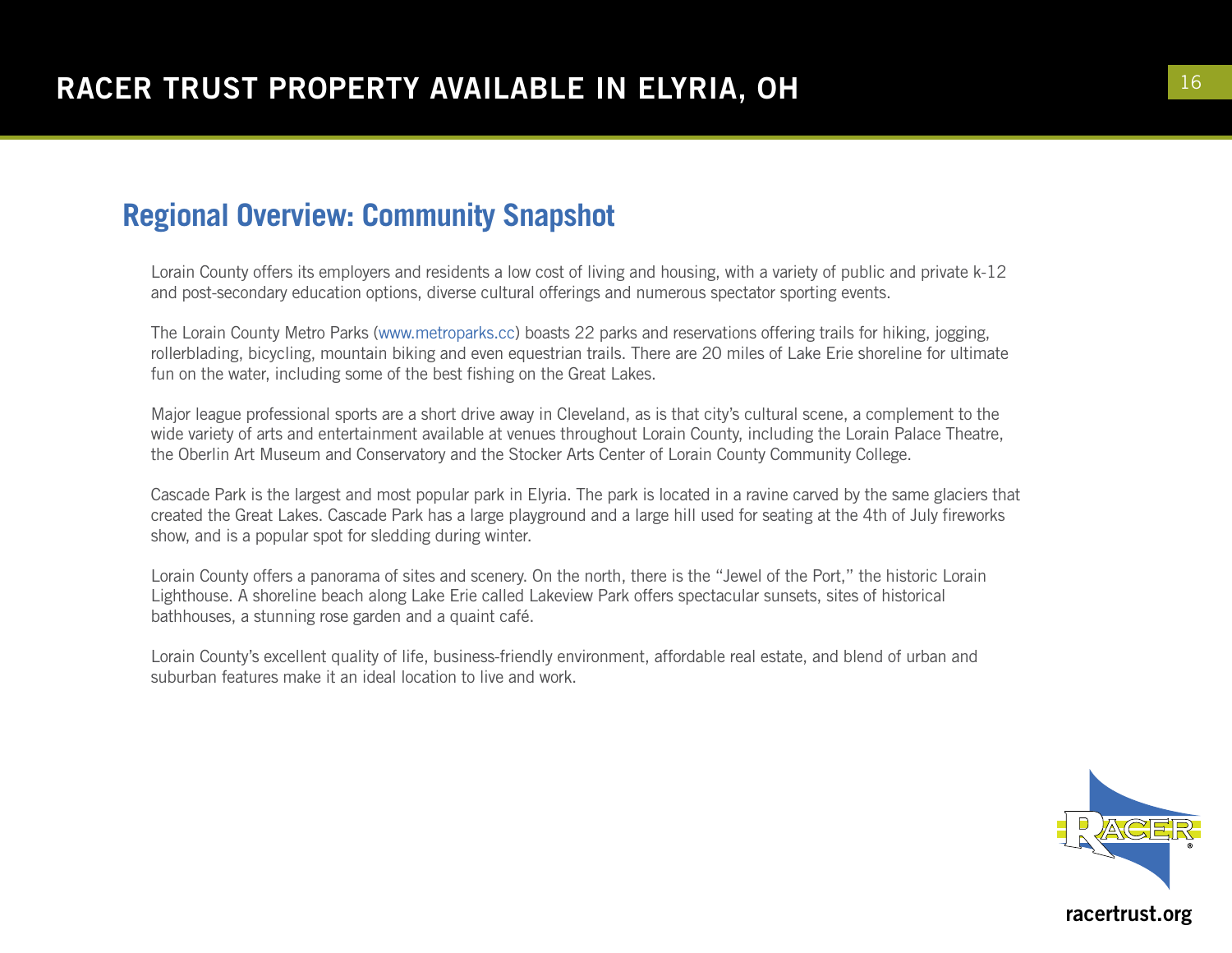#### **Regional Overview: Workforce**

The U.S. Department of Labor's Bureau of Labor Statistics reported a preliminary unemployment rate of 4.0 percent in the Cleveland labor market for September 2019, the most recent month for which statistics are available. The state rate was 4.2 percent and the national rate was 3.5 percent.

With a population of nearly 300,000, employers find ready access to a diverse workforce employed in industries such as health care, manufacturing, education, food service and professional/technical services.

Lorain County has a labor force of 155,000 people, and combined with the Northeast Ohio region, boasts available labor of more than 2 million workers.

The workforce of Lorain County has evolved and diversified into the high-tech, service and professional arenas, while still maintaining its strong roots in manufacturing. Employment growth has been driven by a large rise in technical, professional and health care workers. The Northeast Ohio region boasts more than 26,000 new degrees awarded annually, and Lorain County has great assets to train and retrain its workforce quickly and completely.

The Lorain County Growth Partnership (www.lcgp.net) includes strong training partners in Lorain County Community College (www.lorainccc.edu) and the Lorain County Joint Vocational School (www.lcjvs.com) to meet workforce needs.

Through the Entrepreneurship Innovation Institute at Lorain County Community College, experts help individuals and businesses to grow through the Great Lakes Innovation and Development Enterprise.

Working in partnership with business, LCCC@Work (www.lorainccc.edu/business+and+Industry/At+Work+for+Business) delivers services, training and assistance for adult learners and employers. Adults are provided with services that support choosing or changing careers, education and training programs that teach the skills needed in the constantly changing workplace and assistance in pursuing re-employment or the next phase of one's career. Employers are helped to find the talent they need, provided training programs and courses to increase the performance of their workforce or better manage them, and help with financing solutions for their problems. Residents of Lorain County enjoy opportunities for personal and professional advancement.

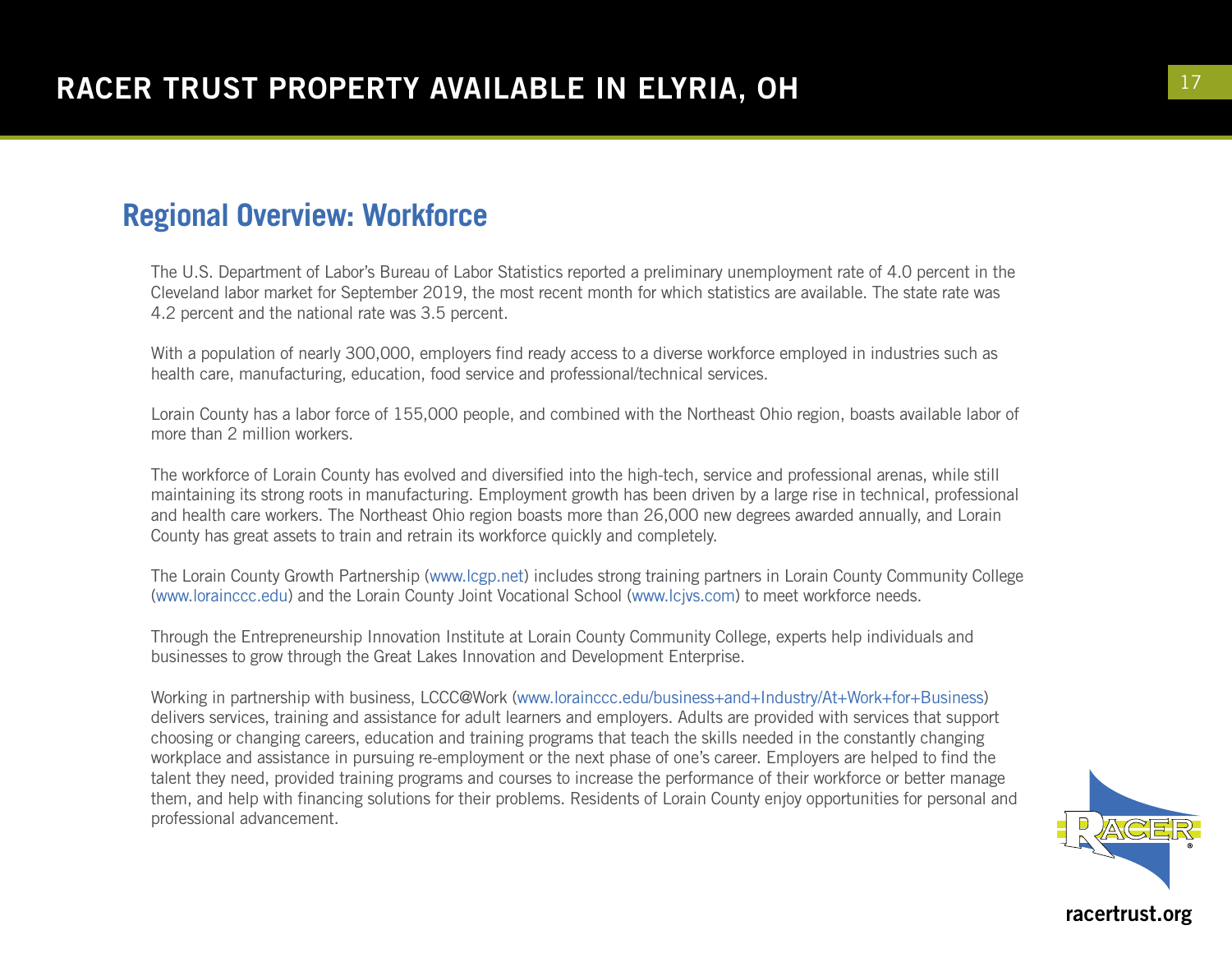#### **Regional Overview: Workforce (continued)**

The Lorain County JVS Adult Career Center (www.lcjvs.com/adult) is an innovative organization providing adult learners with the opportunity to enhance their skills for the workplace. The Center is a leader in economic and workforce development, and its longstanding business and industry partnerships provide excellent networking and employment opportunities for adult students. The Center also designs customized training programs for business and industry that can be delivered at the Center, on-site or in a mobile training lab. The Adult Career Center has a solid reputation for excellence and value, exceeding the expectations of students, employers and the community.

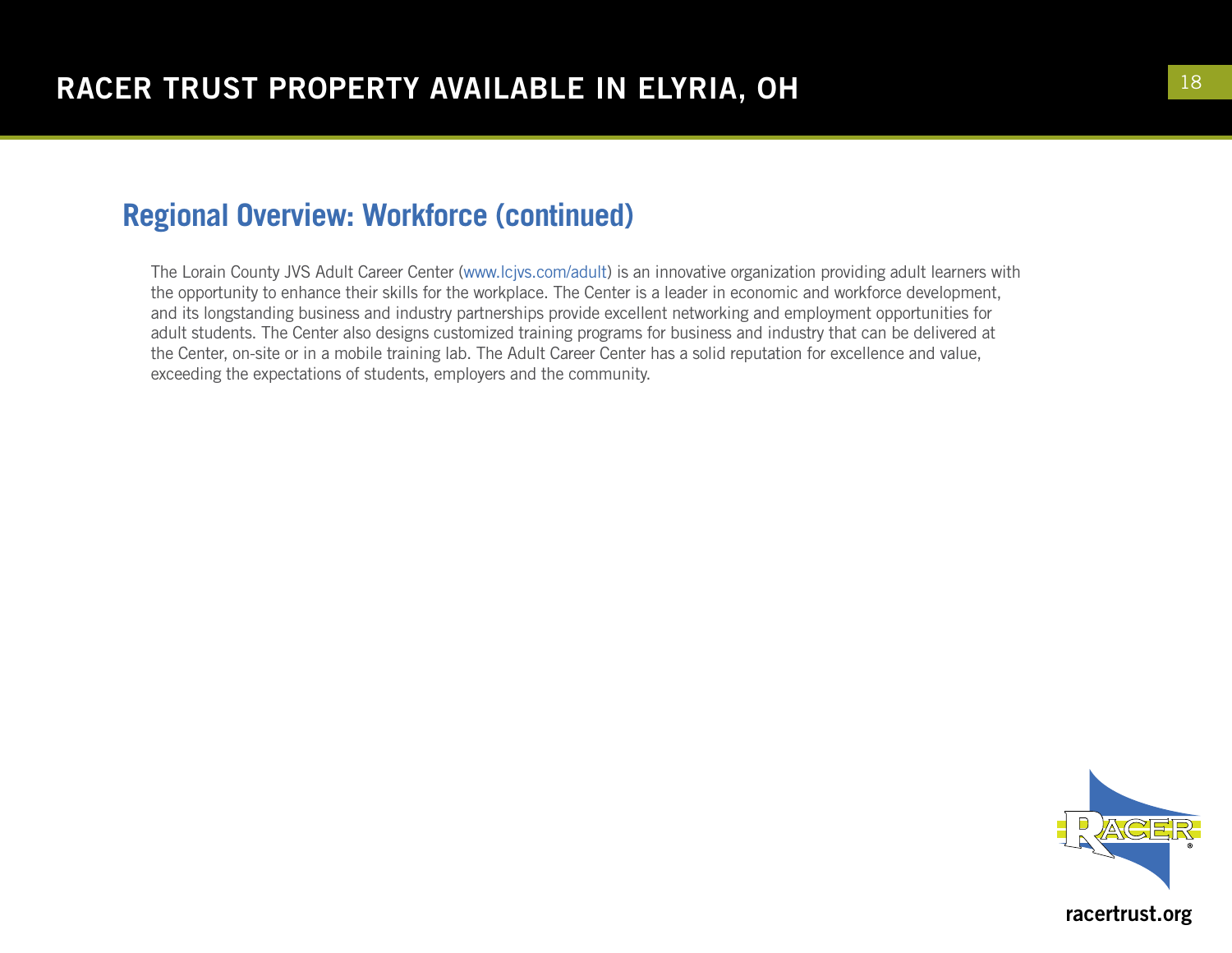#### **Regional Overview: Education**

Elyria has a large number of public and private schools. The Elyria City Schools district (www.elyriaschools.org) consists of one high school (the new Elyria High School opened in 2011), three junior high schools, seven elementary schools, one kindergarten school and an early childhood center. Elyria also is home to Elyria Catholic High School (www.elyriacatholic.com/s/1111/start.aspx), First Baptist Christian School (www.fbcs-elyria.org). St. Jude School (www.stjudejaguars.org) and St. Mary School (www.stmarycatholicschoolelyria.com).

Lorain County Community College (www.lorainccc.edu) in Elyria is Ohio's fastest-growing college. The LCCC University Partnership with eight universities offers 40 bachelor's and master's degrees, all without leaving Lorain County.

LCCC introduces students to a campus environment and encourages personal exploration, growth and discovery of new interests. It offers an array of programs and services, and is the only community college in the state that offers a University Partnership.

LCCC is the only Ohio school named one of the top 120 community colleges in the United States by the Aspen Institute, and was the first college in the state to build an advanced technologies center for business and industry. It is the largest provider of e-learning programs in northern Ohio.

Oberlin College (home.oberlin.edu), a private, liberal arts college, also is located in Lorain County. An additional 20 colleges and universities are within an hour's drive.

Oberlin is a four-year, highly selective liberal arts college and conservatory of music. Founded in 1833 by a Presbyterian minister and a missionary, it holds a distinguished place among American colleges and universities. It was the first college to grant bachelor's degrees to women in a coeducational environment and, historically, was a leader in the education of African Americans. The Oberlin community is known for its academic and musical excellence and its commitment to social justice, sustainability and diversity.

The presence of a top liberal arts college and a world-class conservatory of music on a single campus is rare and enriching. Students live, dine, play and study together in a community of intense learning and discovery. Oberlin's size, residential character, variety and selectivity provide an atmosphere that is conducive to intellectual and personal growth.

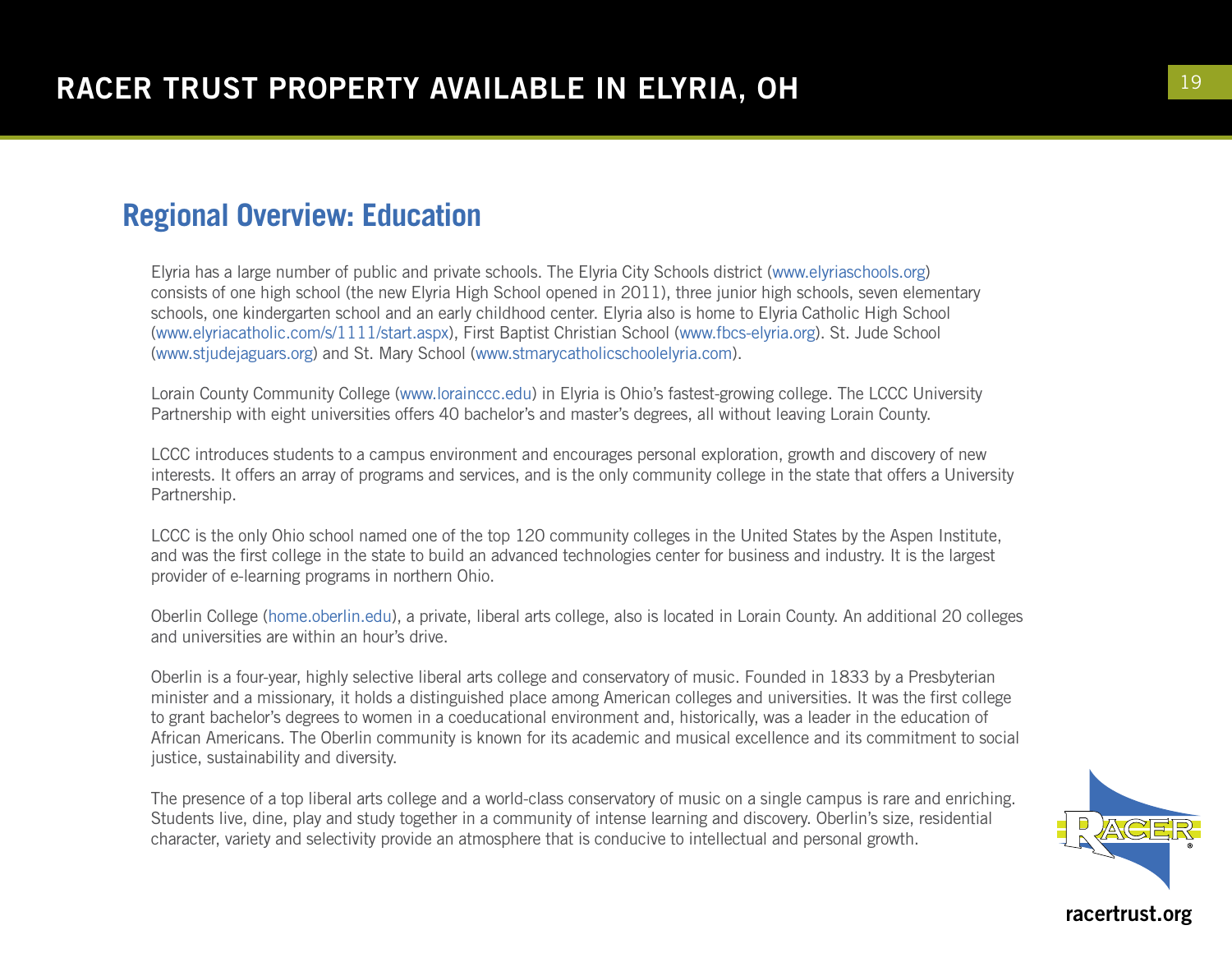# **Regional Overview: Largest Employers in Lorain County**

| • Ford Motor Co. Ohio Assembly Plant                  | 1,874 employees |
|-------------------------------------------------------|-----------------|
| <b>Mercy Regional Medical Center</b>                  |                 |
| (Community Health Partners)                           | 1,520           |
| <b>Lorain County Government</b>                       | 1,355           |
| <b>EMH Regional Healthcare System</b>                 | 1,137           |
| <b>Lorain City Schools</b>                            | 1,022           |
| <b>Elyria City Schools</b>                            | 947             |
| <b>Oberlin College</b>                                | 906             |
| <b>Murray Ridge Production Center</b>                 | 850             |
| <b>Avon Lake City Schools</b>                         | 770             |
| <b>Invacare Corporation</b>                           | 732             |
| <b>PolyOne Corporation</b>                            | 577             |
| <b>City of Lorain</b>                                 | 538             |
| <b>Ridge Tool Company</b>                             | 526             |
| <b>United States Steel Corporation Lorain Tubular</b> | 523             |
| <b>Ohio Department of Rehabilitation</b>              | 500             |
| <b>North Ridgeville City School District</b>          | 490             |
| <b>City of Elyria</b>                                 | 477             |
| • Vermillion School District                          | 474             |
| <b>Lorain Community College</b>                       | 450             |

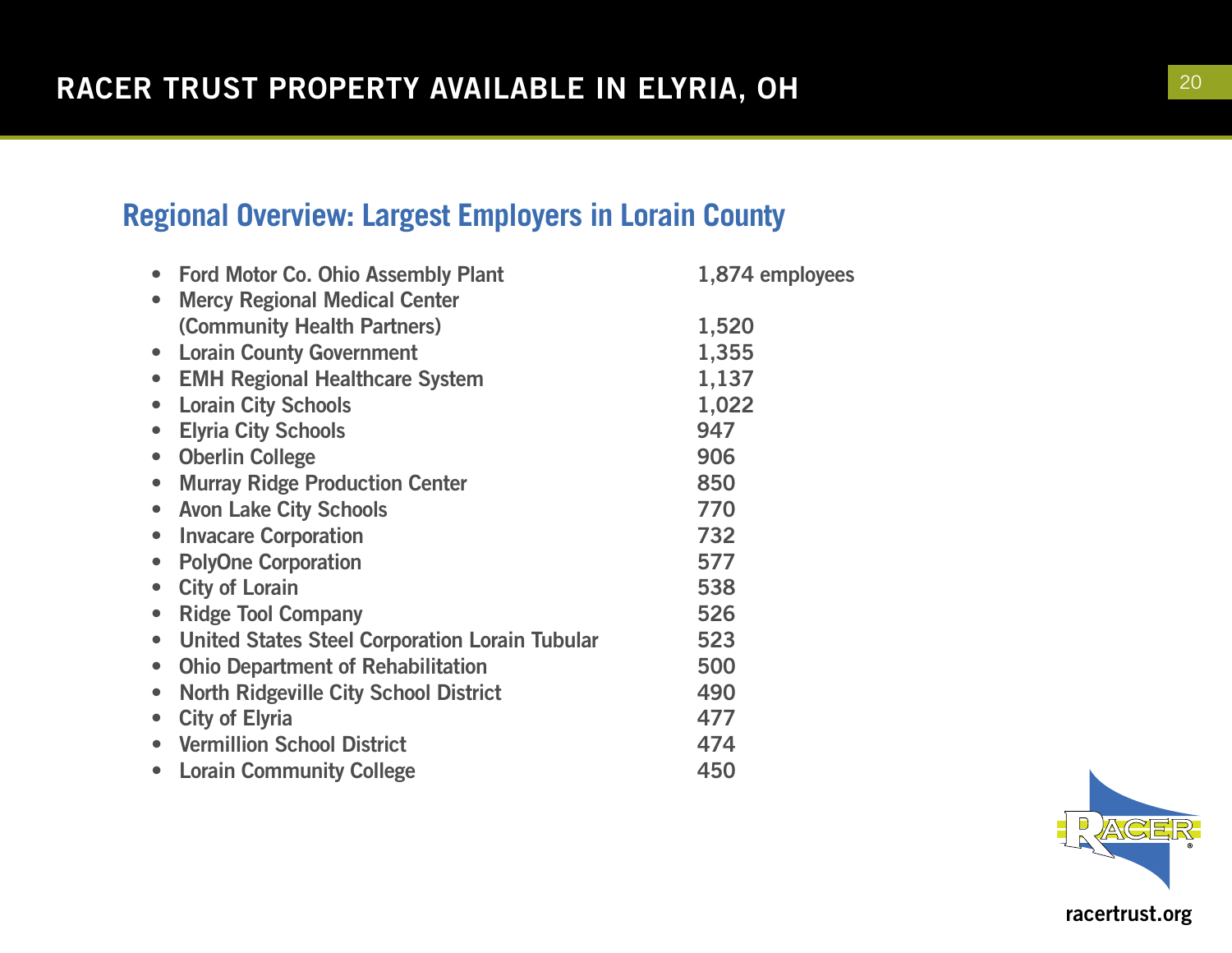#### **Regional Overview: Medical Facilities and Emergency Services**

Mercy Regional Medical Center (www.mercyonline.org) is a full-service, not-for-profit, integrated health care system that has been providing high-quality health care to Lorain County and surrounding communities for more than 100 years. The health system provides inpatient, outpatient and ancillary services through its two hospitals, Mercy Regional Medical Center in Lorain and Mercy Allen Hospital in Oberlin; physician offices; and specialized facilities, including the Mercy Cancer Center, Mercy Rehabilitation Center, Mercy Diagnostic Centers and New Life Hospice. Mercy has been named one of Northeast Ohio's Best Places to Work by "North Coast 99" two years in a row, and its hospitals rank among the best in quality in the region, according to Ohio Hospital Compare.

Mercy is a member of Catholic Healthcare Partners (CHP), the largest health system in Ohio and one of the largest nonprofit health systems in the U.S. CHP has been named one of the nation's Top 10 Health Systems two years in a row by Thomson Reuters, a leading provider of information and solutions to improve the quality and cost of health care.

EMH Regional Medical Center (www.emh-healthcare.org), also known as Elyria Memorial Hospital, was founded in 1908 and today is a 387 licensed-bed hospital system with main campuses in Elyria, Amherst and Avon, along with medical offices in Sheffield, Grafton, North Ridgeville, North Olmsted and Westlake.

For more than a century, EMH has been committed to improving the health of the community through safe, high-quality and cost-effective care. As the premier health care provider for Lorain County and western Cuyahoga County, EMH Healthcare offers an array of clinical services, from general medical, surgery and emergency services to a nationally recognized cardiovascular program.

EMH Elyria Medical Center has been recognized by Thomson Reuters as an 11-time "100 Top Hospital" in the nation and by the Employers' Resource Council as a 10-time "North Coast 99" top employer.

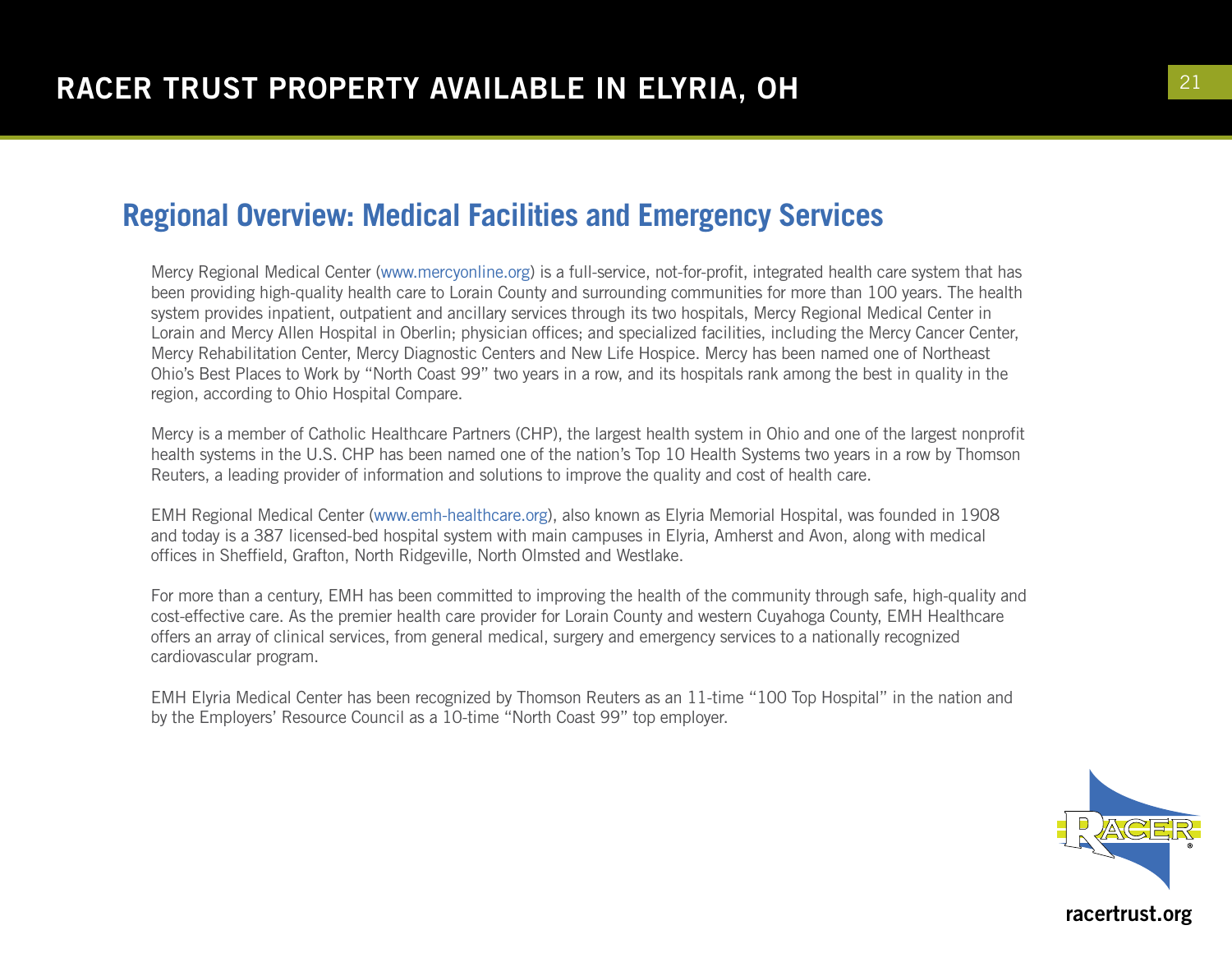### **Links to Helpful Resources**

- \* Local/Regional Resources
	- City www.cityofelyria.org
	- City Economic Development http://elyriaeconomicdevelopment.blogspot.com/
	- Regional Economic Development www.teamloraincounty.com
- \* State Resources
	- State www.ohio.gov
	- State Economic Development www.odod.state.oh.us or www.jobs-ohio.com
- \* Federal Resources
	- U.S. Census Bureau www.census.gov
	- U.S. Department of Commerce www.commerce.gov
	- U.S. Economic Development Administration www.eda.gov
	- U.S. General Services Administration www.gsa.gov
	- U.S. Small Business Administration www.sba.gov

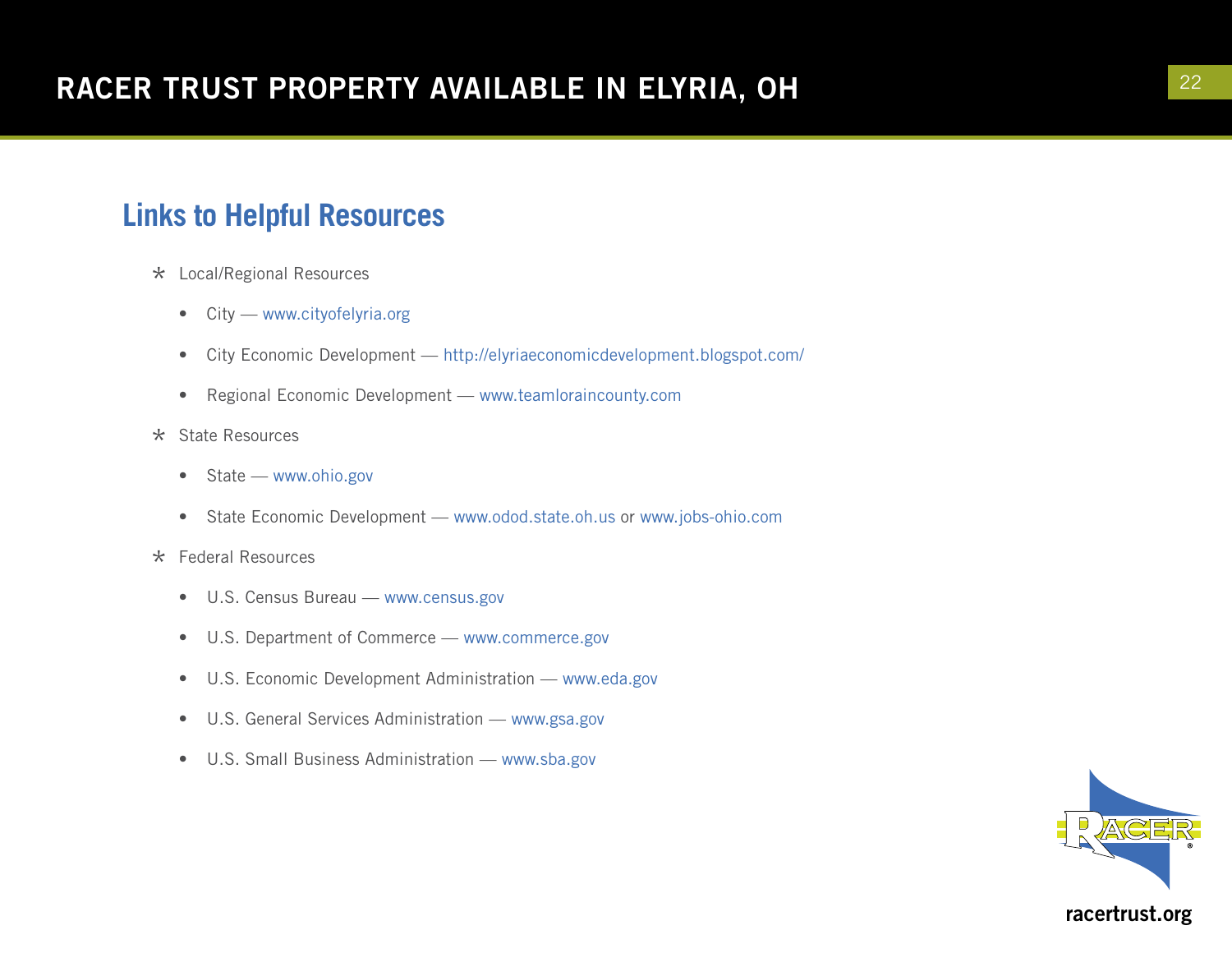# **Regional Overview: Demographic Information for Elyria, OH**

Owner Occupied:

| <b>Population:</b> |        |
|--------------------|--------|
| 2010:              | 54,533 |
| 2000:              | 55,953 |

Population Growth:

2000 – 2010: -1,420

#### Median Age:

| 2010: | 38.1 |
|-------|------|
| 2000: | 34.8 |

#### Median Household Income:

| 2010: | \$40,075 |
|-------|----------|
| 2000: | 38,156   |

#### Per Capita Income:

2010: \$19,872 2000: 19,344

#### Housing Units:

| 2010: | 25,085 |
|-------|--------|
| 2000: | 23,841 |

#### Vacant Units:

| 2010: | 2,685 |
|-------|-------|
| 2000: | 1,432 |

|                                                                                                                                                          | 2010: 13,647<br>2000: 14,485                                                                         |  |
|----------------------------------------------------------------------------------------------------------------------------------------------------------|------------------------------------------------------------------------------------------------------|--|
| <b>Renter Occupied:</b><br>2000:                                                                                                                         | 2010: 8.753<br>7,924                                                                                 |  |
| <b>Housing Value:</b>                                                                                                                                    | 2010: \$110,300<br>2000: 96,600                                                                      |  |
| 2010 Household Income:<br>Income less than \$15,000:<br>\$15,000 to \$24,999:<br>\$25,000 to \$34,999:<br>\$35,000 to \$49,999:<br>\$50,000 to \$74,999: |                                                                                                      |  |
|                                                                                                                                                          | \$75,000 to \$99,999:<br>\$100,000 to \$149,999:<br>\$150,000 to \$199,999:<br>\$200,000 and Higher: |  |
|                                                                                                                                                          | $\Lambda$ waraca Haucahald Cita.                                                                     |  |

15.7% 13.1% 14.1% 18.4% 20.7% 9.2%  $6.8%$ 1.6%  $0.5%$ 

#### Average Household Size:

2010: 2.39 2000: 2.46

| 2010 Population by Race and Origin: |        |  |
|-------------------------------------|--------|--|
| White:                              | 42,601 |  |
| Black:                              | 8,441  |  |
| Hispanic or Latino (of any race):   | 2,649  |  |
| Asian:                              | 435    |  |
| Native Hawaiian and                 |        |  |
| Other Pacific Islander:             |        |  |

| ULICI I AUTIU ISIAHUCH.        | ⊷     |
|--------------------------------|-------|
| American Indian/Alaska Native: | 162   |
| *Some Other Race:              | 636   |
| Two or More Races:             | 2,254 |

2010 Population by Age:

| <b>TOTAL POPULATION:</b> | 54,533 |
|--------------------------|--------|
| Aged Under 5 Years:      | 3,763  |
| Aged 5 to 9 Years:       | 3,614  |
| Aged 10 to 14 Years:     | 3,546  |
| Aged 15 to 19 Years:     | 3,727  |
| Aged 20 to 24 Years:     | 3,499  |
| Aged 25 to 29 Years:     | 3,676  |
| Aged 30 to 34 Years:     | 3,415  |
| Aged 35 to 39 Years:     | 3.438  |
| Aged 40 to 44 Years:     | 3,482  |
| Aged 45 to 49 Years:     | 3,853  |
| Aged 50 to 54 Years:     | 4.021  |
| Aged 55 to 59 Years:     | 3.585  |
| Aged 60 to 64 Years:     | 3,100  |
| Aged 65 to 69 Years:     | 2,113  |
| Aged 70 to 74 Years:     | 1,784  |
| Aged 75 to 79 Years:     | 1,425  |
| Aged 80 to 84 Years:     | 1,207  |
| Aged 85 Years and Over:  | 1,285  |
|                          |        |

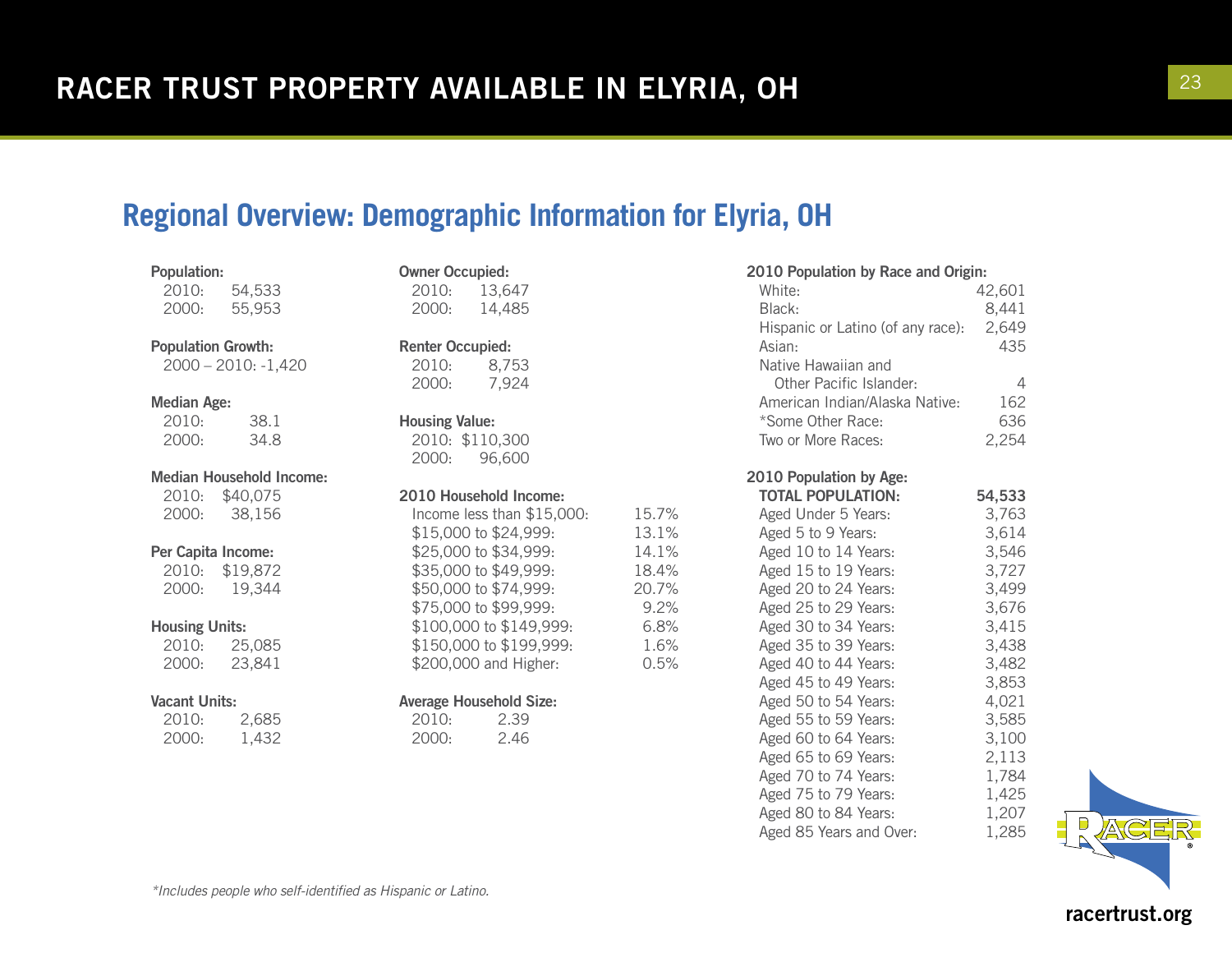### **Regional Overview: Demographic Information (continued)**

#### 2010 Population Over 25 by Educational Attainment:

| Did Not Complete High School:     | 12.6% |
|-----------------------------------|-------|
| Completed High School:            | 43.1% |
| Some College:                     | 23.6% |
| Completed Associate Degree:       | 7.9%  |
| Completed Bachelor's Degree:      | 7.7%  |
| <b>Completed Graduate Degree:</b> | 5.0%  |

#### 2010 Owner Occupied Units by Housing Value:

Valued Less than \$50,000: 9.2% Valued \$50,000 to \$99,999: 32.2% Valued \$100,000 to \$149,999: 35.2% Valued \$150,000 to \$199,999: 17.4% Valued \$200,000 to \$299,999: 4.7% Valued \$300,000 to \$499,999: 1.2% Valued \$500,000 to \$999,999: 0.0% Valued More than \$1,000,000: 0.1%

#### 2010 Estimated Housing Units by Year Structure Built:

| Structure Built 2000 or Later:   |  |  | 7.3%  |
|----------------------------------|--|--|-------|
| Structure Built 1990 to 1999:    |  |  | 7.6%  |
| Structure Built 1980 to 1989:    |  |  | 5.7%  |
| Structure Built 1970 to 1979:    |  |  | 19.7% |
| Structure Built 1960 to 1969:    |  |  | 15.3% |
| Structure Built 1950 to 1959:    |  |  | 17.1% |
| Structure Built 1940 to 1949:    |  |  | 6.8%  |
| Structure Built 1939 or Earlier: |  |  | 20.5% |
|                                  |  |  |       |

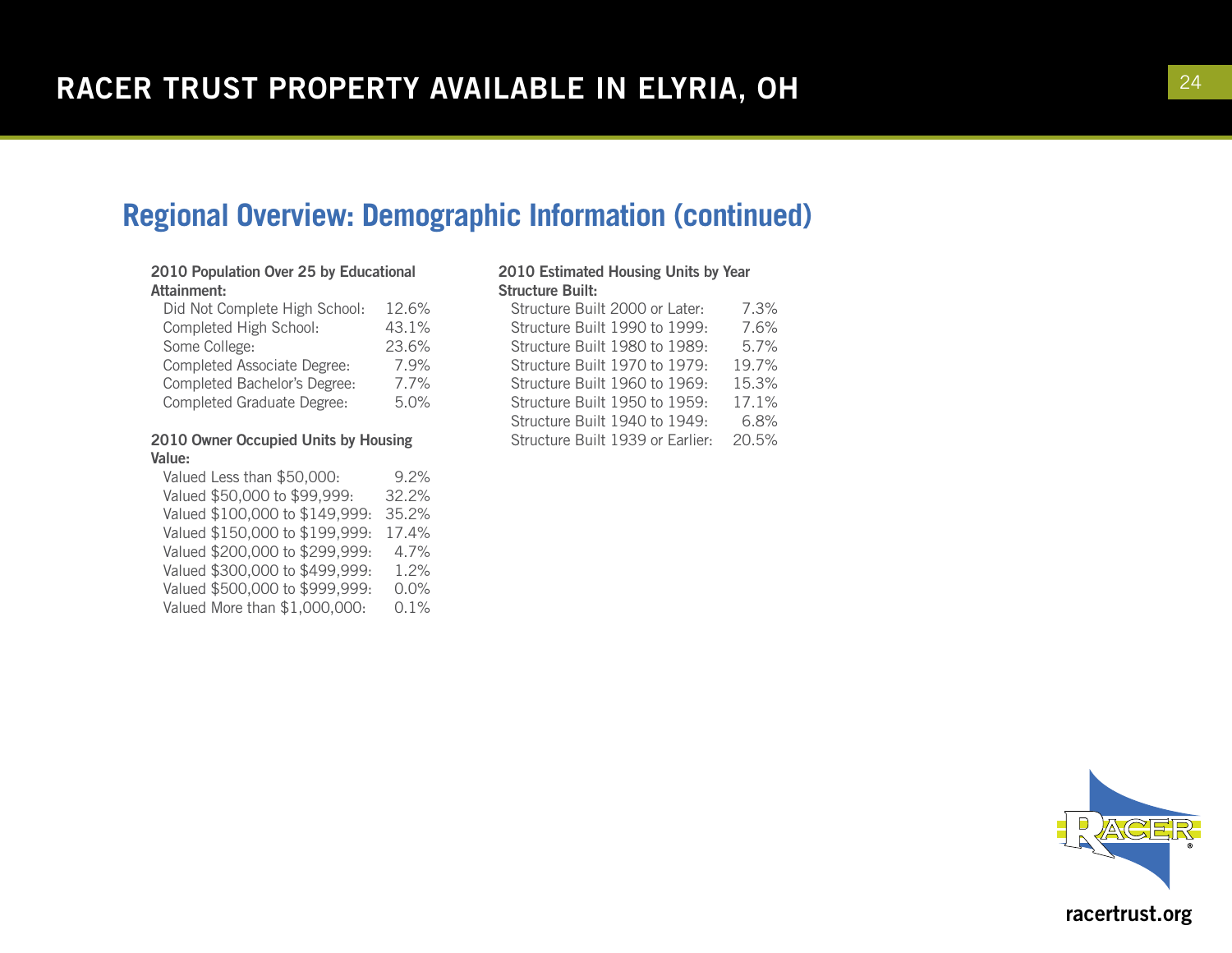

Trustee:

Elliott P. Laws trustee@racertrust.org

### **Who is RACER and What Do We Do**

The RACER Trust was created in March 2011 by the U.S. Bankruptcy Court to clean up and position for redevelopment 89 properties and other facilities owned by the former General Motors Corp. before its 2009 bankruptcy.

Offers for purchase must be evaluated by RACER against six criteria required by a Settlement Agreement that, with the Court's approval, created the Trust. You may view the Settlement Agreement at www.racertrust.org/About\_RACER/Settlement\_Agreement. While purchase price is a factor, RACER also must consider each proposal's ability to create jobs and generate new economic opportunity in the communities hurt by the GM bankruptcy. RACER will require prospective buyers to furnish detailed information to demonstrate that its offer satisfies each of the six criteria described in the Settlement Agreement.

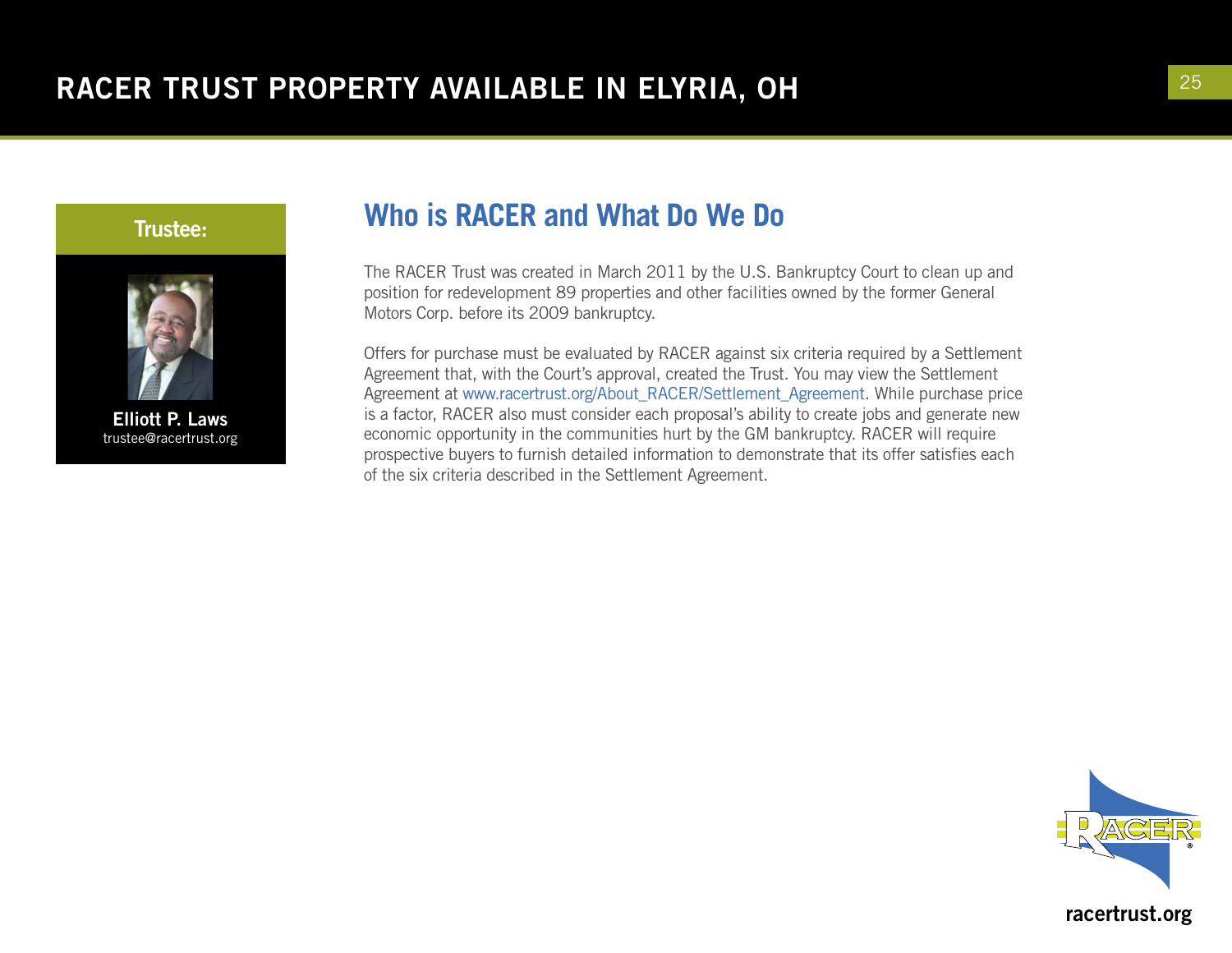#### The RACER Trust Redevelopment Team:



Bruce Rasher Redevelopment Manager brasher@racertrust.org



Patricia Spitzley Deputy Redevelopment Manager and Director of Government Relations pspitzley@racertrust.org



Steven Black Transaction Manager sblack@racertrust.org

#### **Conditions**

The material contained in this brochure is for the purpose of considering the purchase of the Property (the "Property") described herein.

The information contained in this brochure was prepared by the Revitalizing Auto Communities Environmental Response Trust ("RACER" or "Trust"), which owns the Property. It is intended to be used by prospective buyers in evaluating this Property for sale. Neither RACER, nor its respective officers, employees or agents, makes any representation or warranty, express or implied, as to the completeness or the accuracy of the material contained herein or any of its contents, and no legal commitments or obligations shall arise based upon this brochure or any of its contents.

Prospective buyers are advised (i) that changes may have occurred in the Property or property value described herein, as well as the condition of the Property since the time this brochure was issued and that (ii) all information is provided for general reference purposes only in that they are based on assumptions relating to the general economy, competition, and other factors beyond the control of RACER and, therefore, are subject to material variation. Prospective buyers are advised and encouraged to conduct their own comprehensive review and analysis of the information contained herein.

This brochure is a solicitation of interest only and is not

### **Contact Us by Mail**

To send correspondence to RACER Trust staff:

RACER Trust 1505 Woodward Avenue, Suite 200 Detroit, MI 48226

an offer to sell the Property. RACER expressly reserves the right, at its sole discretion, to reject any or all expressions of interest or offers to purchase the Property, and expressly reserves the right, at its sole discretion, to terminate discussions with any entity at any time with or without notice.

RACER has no legal commitment or obligation to any entity reviewing this brochure or making an offer to purchase the Property unless and until a written agreement satisfactory to RACER has been fully executed, delivered and approved by RACER and any conditions to RACER thereunder have been satisfied or waived.

By accepting this brochure, you agree that the information contained herein (i) will be used solely for the purpose for which it is intended; (ii) will remain the property of RACER and; (iii) will not be used by you for your own purpose except in connection with a potential agreement with RACER.

The terms and conditions stated in this section relate to all sections of this brochure as if stated independently therein. If, after reviewing this brochure, you have no further interest in purchasing the Property at this time, kindly destroy any downloaded due diligence at your earliest possible convenience.

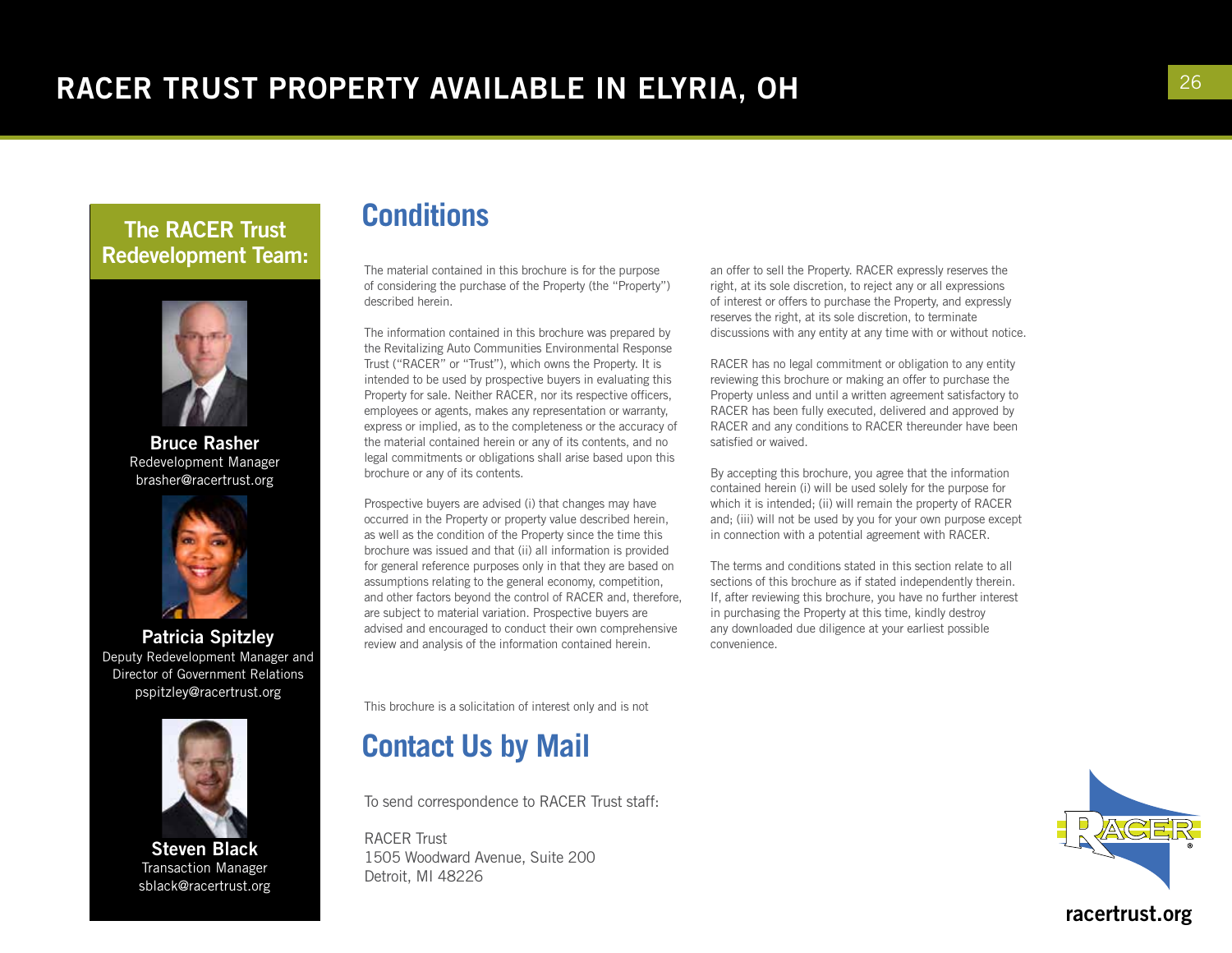#### **Transaction Guidelines/Offer Instructions**

Prospective buyers interested in making an offer on the Property described herein must first execute a Confidentiality Agreement, schedule a Property inspection through RACER's Redevelopment office and then submit a Letter of Intent form. A Confidentiality Agreement and Letter of Intent form are available for download at RACER's website: www.racertrust.org.

RACER will evaluate all Letters of Intent for the Property against six criteria (the "Sales Criteria") required by the Settlement Agreement that established the Trust. These Sales Criteria are described in detail on RACER's website and generally include:

- i. whether the monetary value of the purchase price is sufficient in light of the projected budget for the sale of the Property, taking into account any surplus from past Properties sold or projected shortfall on the sale of the remaining Properties;
- ii. the potential for the proposed reuse to create jobs in the State and the affected community;
- iii. other benefits to the State and affected communities (such as increasing tax revenue, reducing blight, and providing a sense of renewal);
- iv. avoiding a material increase in the cost of or interference with the Environmental Action;
- v. the views of the State and affected communities; and
- vi. the reputation and credibility of the prospective buyer.

The Letter of Intent will not constitute a binding offer by prospective buyers to purchase the Property for the price submitted. Letters of Intent must include a detailed proposal for the redevelopment of the Property and a detailed explanation with supporting information for how the proposal would satisfy all of the Settlement Agreement Sales Criteria.

RACER will evaluate the Letters of Intent received for the Property and may, in its sole discretion, select one or more for further due diligence and may request submission of final proposals for sale. If RACER approves a Letter of Intent, RACER is not obligated to sell the Property. RACER reserves the right to accept or reject any or all proposals, regardless of purchase price, or to withdraw the assets from the sale, in its sole discretion, for any or no reason. Approval or consent by any community or stakeholder is not needed for RACER to move forward with a particular project.

Prospective purchasers may be asked to participate in the negotiation of a Purchase and Sale Agreement, which will be available for download on RACER's website. Purchase and Sale Agreements for the Property will be evaluated against the Settlement Agreement Sales Criteria generally described above and more fully described on RACER's website.

Each transaction involving Trust property will have unique circumstances, which may require RACER to consider additional factors, and balance their relative merits and weight differently, after analyzing the requisite due diligence, including a careful review of objective information, consultations with community officials and local community investment in the subject project, with due consideration given to any intangible benefits of the offer. The Trust will strive to balance all of these factors, with the ultimate goal of achieving the optimum outcome for stakeholders in every case, but the Trust retains the ultimate discretion on how best to weight these factors and which offer or project, if any, best satisfies the Sales Criteria and the Trust's other requirements.

As Purchase and Sales Agreements are evaluated, RACER also will encourage local community officials to execute a development agreement with prospective buyers describing, among other things, the level of investment, schedule for the project and specific job creation goals.

The Property will be sold for cash, due at closing, based upon the terms and provisions described in the Purchase and Sales Agreement. RACER will not pay a seller's commission to brokers, unless approved in advance by RACER in writing.

#### File Review:

Prospective buyers are encouraged to review the information contained in this Brochure and on RACER's website prior to submission of a Letter of Intent.